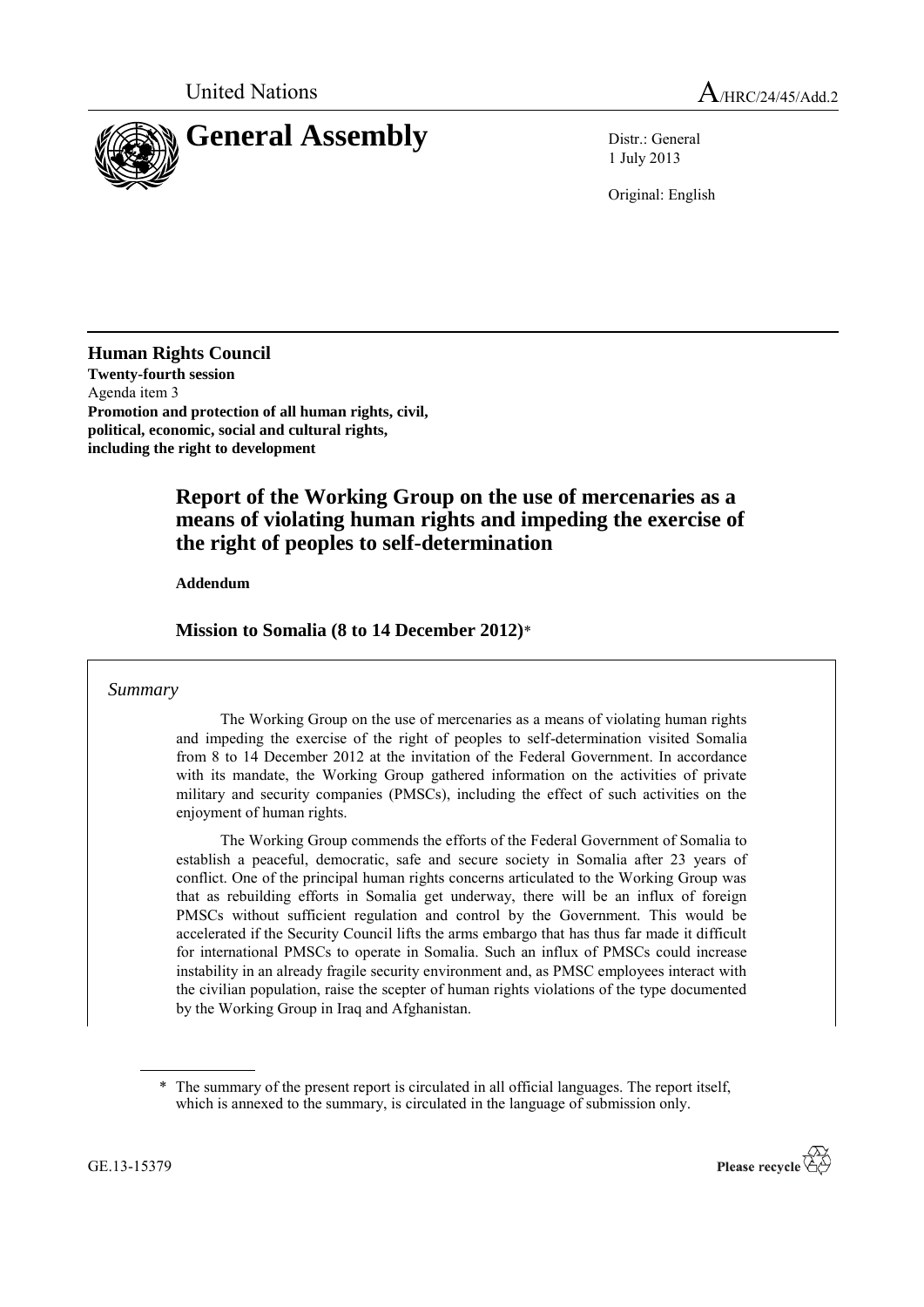In this regard, the Working Group notes with approval the ongoing efforts of the Government to set rules governing the registration and regulation of PMSCs in Somalia through the National Commission. In addition to adopting regulations, the Working Group recommends that the Government ensure that any licensing regime it establishes is not limited to one-time vetting, but includes ongoing monitoring, and that sufficient resources are allocated to allow the system to function. The National Commission should also ensure that there are mechanisms to ensure the accountability of PMSCs in the event of human rights violations. The Working Group would welcome the opportunity to provide the Government of Somalia with information on other national licensing regimes to assist it in designing an effective system. The Working Group also recommends that the Somali Government make provision for the collection and dissemination of information about the activities of PMSCs operating in the country.

The Working Group further notes that the principal responsibility for the security of the Somali people lies with the Government, and cautions that the outsourcing of security functions to private actors should not distract from the essential work of building the official Somali security sector.

With regard to companies providing military training, the Working Group notes that the particularly sensitive nature of these assignments underscores the need for strict regulation. These types of operations should be brought within the ambit of any regulatory scheme developed by the National Commission. At the very least, the contractual arrangements for such training should include strict vetting and training requirements, as well as rules to ensure that trainers and mentors do not participate in kinetic operations (e.g., a requirement to maintain a certain distance from the front line or area of hostilities).

As detailed by the United Nations Monitoring Group on Somalia and Eritrea, the PMSC Saracen provided military training and equipment to the Puntland Maritime Police Force (PMPF) in violation of Security Council regulations. There are allegations of human rights abuses of trainees by Saracen, some of which have been substantiated by the Monitoring Group. While the bulk of Saracen's training activities appear to have been concluded, foreign contractors continue to support the PMPF in various capacities without any clear accountability structure. Moreover, since the PMPF operates outside the legal framework for security forces, there is a risk – which has been borne out by several incidents reported to the Working Group – that it will be used for purposes other than its anti-piracy mission . The Working Group urges the authorities to integrate the force into the agreed Somali national security structure and ensure that it is used strictly for the purposes for which it is intended. Any PMSC employees providing training to the PMPF should be subject to regulation and oversight by the appropriate authorities.

With regard to maritime security companies, the Working Group was provided information about circumstances suggestive of unreported human rights violations. The Working Group is of the view that binding international regulations should be developed to regulate the use of armed guards on board ships.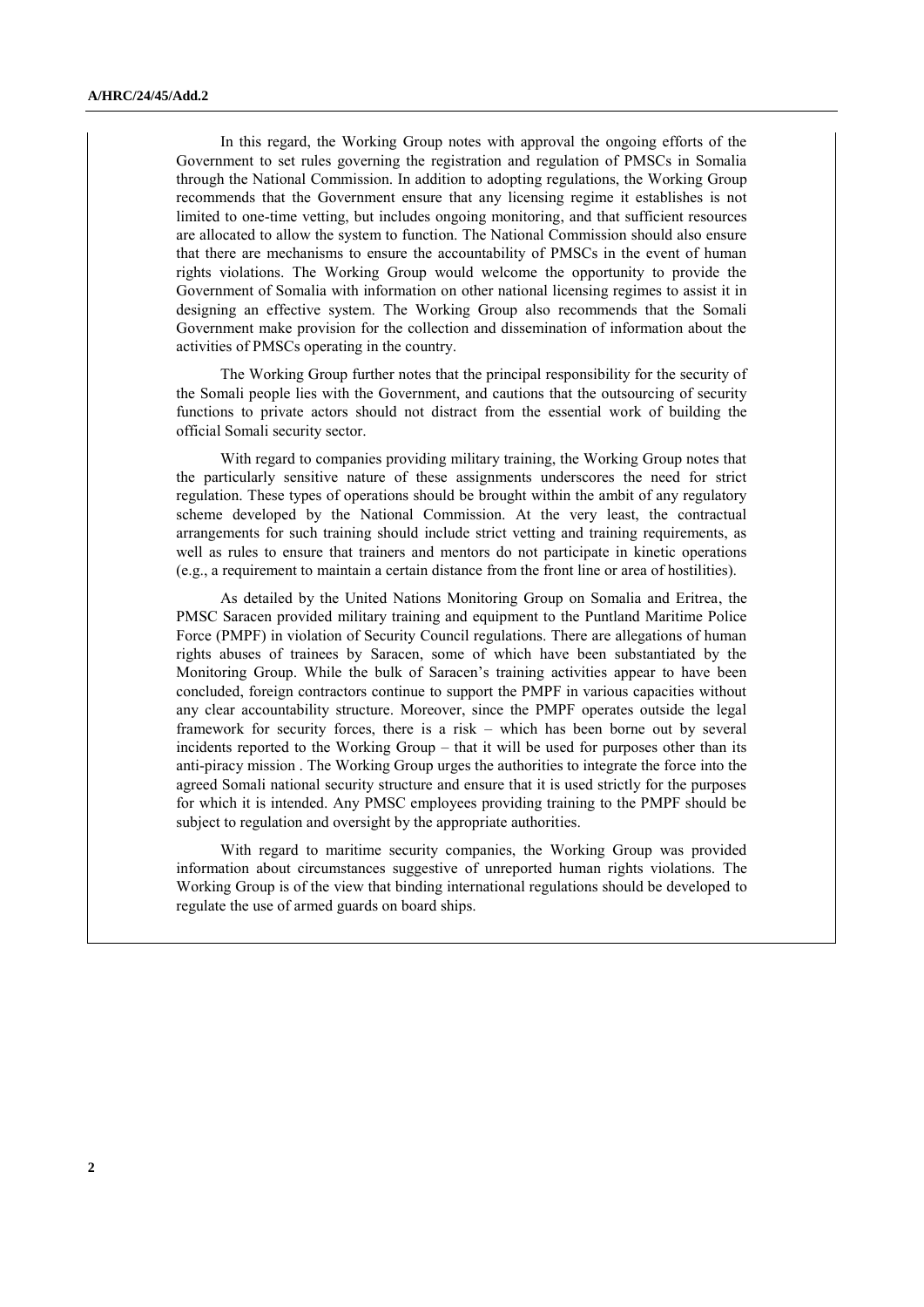# **Annex**

*[English only]*

# **Report of the Working Group on the use of mercenaries as a means of violating human rights and impeding the exercise of the right of peoples to self-determination on its mission to Somalia (8 to 14 December 2012)**

# Contents

|             |                |                                                               | Paragraphs | Page           |
|-------------|----------------|---------------------------------------------------------------|------------|----------------|
| L           |                |                                                               | $1 - 11$   | $\overline{4}$ |
| $\Pi$ .     |                |                                                               | $12 - 13$  | 5              |
| III.        |                |                                                               | $14 - 59$  | 6              |
|             | $\mathsf{A}$ . |                                                               | $14 - 18$  | 6              |
|             | B.             | Overview of private military and security companies operating | $19 - 52$  | $\overline{7}$ |
|             |                |                                                               | 53         | 14             |
|             | D.             |                                                               | $54 - 59$  | 14             |
| IV.         |                |                                                               | $60 - 65$  | 15             |
| $V_{\cdot}$ |                |                                                               | $66 - 69$  | 17             |
| VI          |                |                                                               | $70 - 80$  | 17             |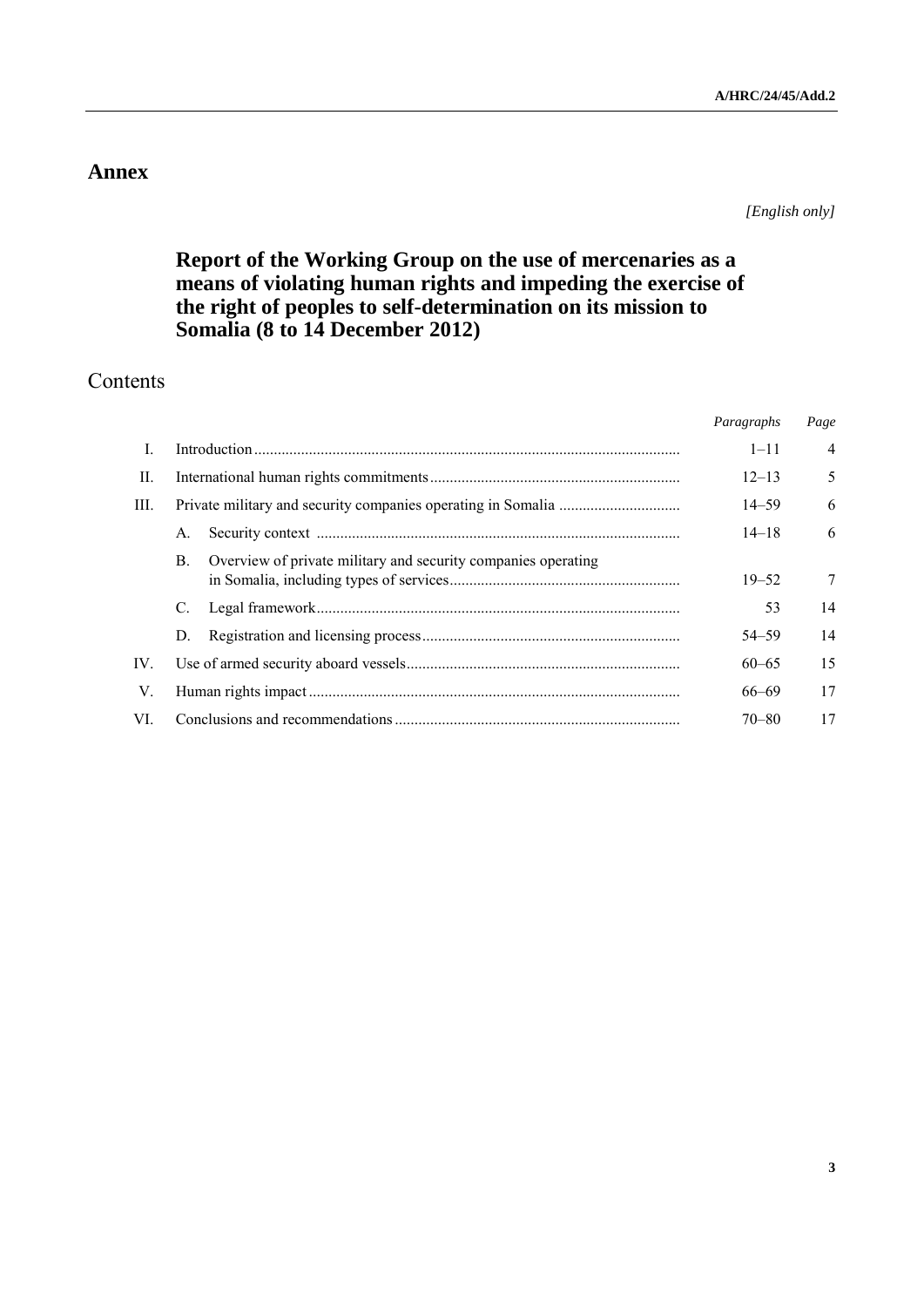# **I. Introduction**

1. At the invitation of the Federal Government of Somalia, the Working Group on the use of mercenaries as a means of violating human rights and impeding the exercise of the right of peoples to self-determination (Working Group) visited Somalia from 8 to 14 December 2012. The Working Group was represented by two of its members, Faiza Patel and Anton Katz.<sup>1</sup>

2. In accordance with Commission on Human Rights resolution 2005/2 and Human Rights Council resolution 15/12, the Working Group is called upon to monitor mercenaries and mercenary-related activities in all their forms and manifestations in different parts of the world, as well as to study the effects on the enjoyment of human rights, particularly the right of peoples to self-determination of the activities of private companies offering military assistance, consultancy and security services in the international market.

3. A private military and/or security company (PMSC) is understood to be a corporate entity which provides, on a compensatory basis, military and/or security services by physical persons and/or legal entities. Military services include specialized services related to military actions, including strategic planning, intelligence, investigation, land, sea or air reconnaissance, flight operations of any type – manned or unmanned –, satellite surveillance, any kind of knowledge transfer with military applications, material and technical support to armed forces and other related activities. Security services include armed guarding or protection of buildings, installations, property and people, any kind of knowledge transfer with security and policing applications, development and implementation of informational security measures and other related activities.<sup>2</sup>

4. During the visit, the Working Group held meetings with several government officials. In Mogadishu, the Working Group met with the Minister of Interior and National Security, the Head of the Security Department in the Ministry, as well as the Police Commissioner. In Bossaso (Puntland), it met with President Farole, representatives of the Ministry of Maritime Transport, Ports and Counter Piracy, the Ministry of Planning and International Cooperation, the Ministry of Interior and National Security and the Ministry of Foreign Affairs. It also met with the Chief of Staff and Puntland Security Forces, the Puntland Police Commissioner, the Deputy Commander and the Coordinator of the Puntland Maritime Police Force (PMPF).

5. The Working Group also held meetings with the Deputy Force Commander, the Marine Commander and the Chief of Training of the African Union Mission in Somalia (AMISOM).

6. The Working Group had the opportunity to meet with representatives of the diplomatic community in Nairobi, and international organizations, notably the Deputy Special Representative of the United Nations Secretary-General for Somalia, the Deputy Humanitarian Coordinator, the United Nations Monitoring Group on Somalia and Eritrea (Monitoring Group), the United Nations Office on Drugs and Crime (UNODC), the United Nations Mine Action Service (UNMAS) in Somalia, the United Nations Support Office for AMISOM (UNSOA), the World Food Programme (WFP), the Office of the United Nations

<sup>1</sup> The Working Group is composed of five independent experts serving in their personal capacities: Anton Katz (South Africa), Chairperson-Rapporteur for the period January to December 2013, Patricia Arias (Chile), Faiza Patel (Pakistan), Elżbieta Karska (Poland) and Gabor Rona (United States of America).

<sup>2</sup> See Draft of a possible Convention on Private Millitary and Security Companies (PMSCs) for consideration and action by the Human Rights Council, A/HRC/15/25, annex, art. 2.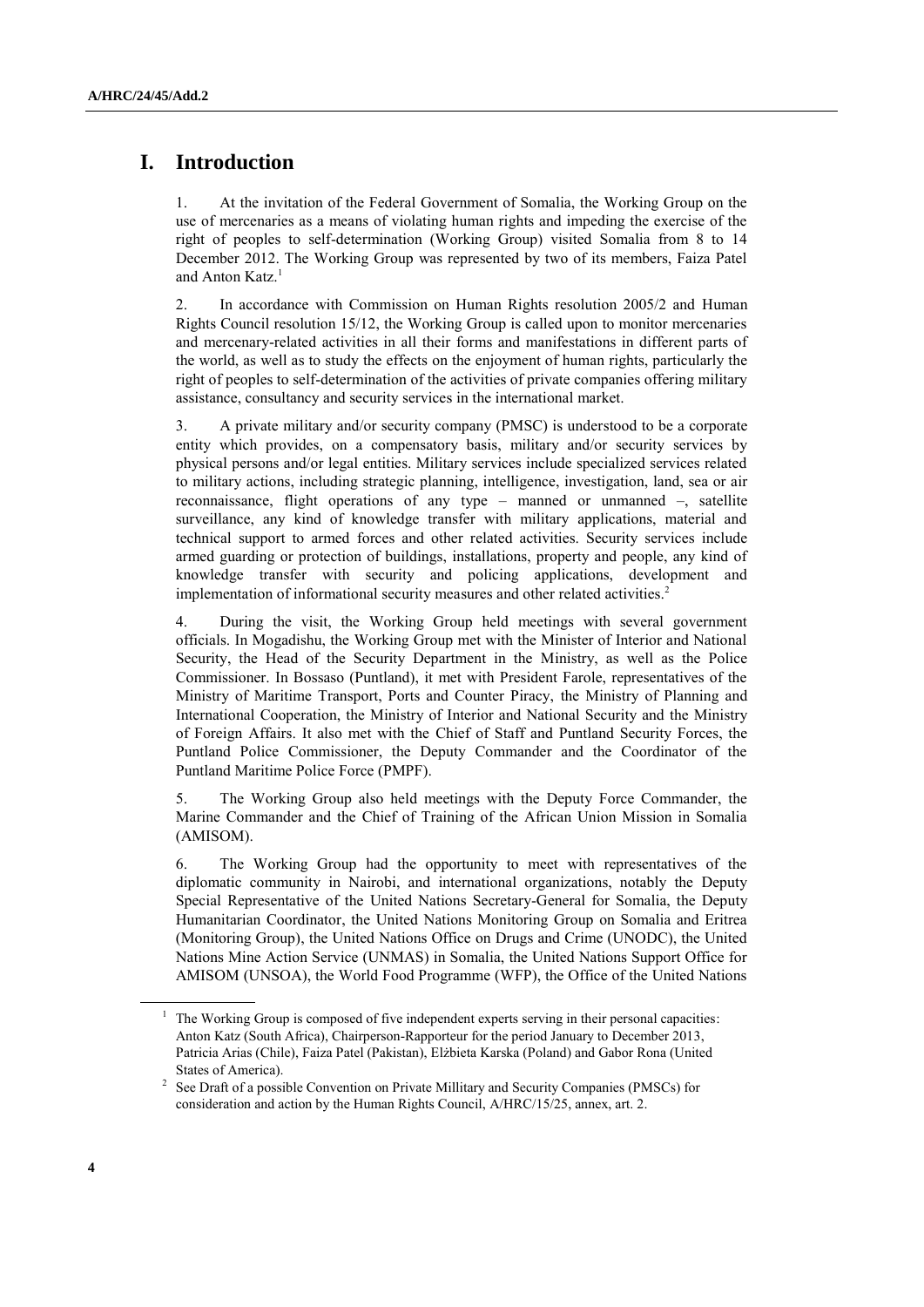High Commissioner for Refugees (UNHCR), the United Nations Children's Fund (UNICEF), and the Office for the Coordination of Humanitarian Affairs (OCHA). Following the country visit, the Working Group sent written requests for information to UNMAS and one security provider, to which replies were received. The Working Group would like to thank the United Nations Political Office for Somalia (UNPOS), especially it's Human Rights Unit, for facilitating the mission.

7. Meetings were also held with representatives of PMSCs in Bossaso and Mogadishu.

8. The Working Group commends the efforts of the Federal Government of Somalia to establish a peaceful, democratic, safe and secure society in Somalia, after 23 years of conflict.

9. In 1992, the Security Council responded to the ongoing conflict and alarming humanitarian situation in Somalia by imposing an arms embargo through its resolution 733(1992). In subsequent resolutions, the Council:

- Authorized exemptions to the embargo for supplies of non-lethal military equipment for use in humanitarian operations;
- Clarified that the embargo prohibited the financing of arms acquisitions, as well as the direct or indirect sale or supply of technical advice or military training;
- Authorized the Intergovernmental Authority for Development (IGAD) and African Union member States to deploy the African Union Mission in Somalia to protect Somalia's Transitional Federal Government (TFG) and to arm and train its security forces; and
- Limited the embargo to non-State actors, allowing for the supply of weapons and military equipment intended solely for the purpose of helping develop Somali security sector institutions.

10. The Security Council also established a sanctions committee on Somalia, which must be notified in advance about a country's intention to avail itself of exemptions and has the power to prevent them. In 2008, Security Council resolution 1844 (2008) amended the arms embargo to specify sanctions for entities that violated the arms embargo or obstructed the delivery of humanitarian assistance to or in Somalia.

11. The Security Council established the United Nations Monitoring Group on Somalia (Monitoring Group) through its resolution 1519 (2003) with a mandate focusing on arms embargo violations.<sup>3</sup> The Working Group appreciates the reports of the Monitoring Group which contain a wealth of factual information and were helpful in preparing the country visit.

## **II. International human rights commitments**

12. Somalia has ratified the International Convention on the Elimination of All Forms of Racial Discrimination, the International Covenant on Civil and Political Rights, the International Covenant on Economic, Social and Cultural Rights, and the Convention against Torture and Other Cruel, Inhuman or Degrading Treatment or Punishment.

<sup>&</sup>lt;sup>3</sup> Following the adoption of Security Council resolution 1907 (2009), the Monitoring Group changed its name to the Monitoring Group on Somalia and Eritrea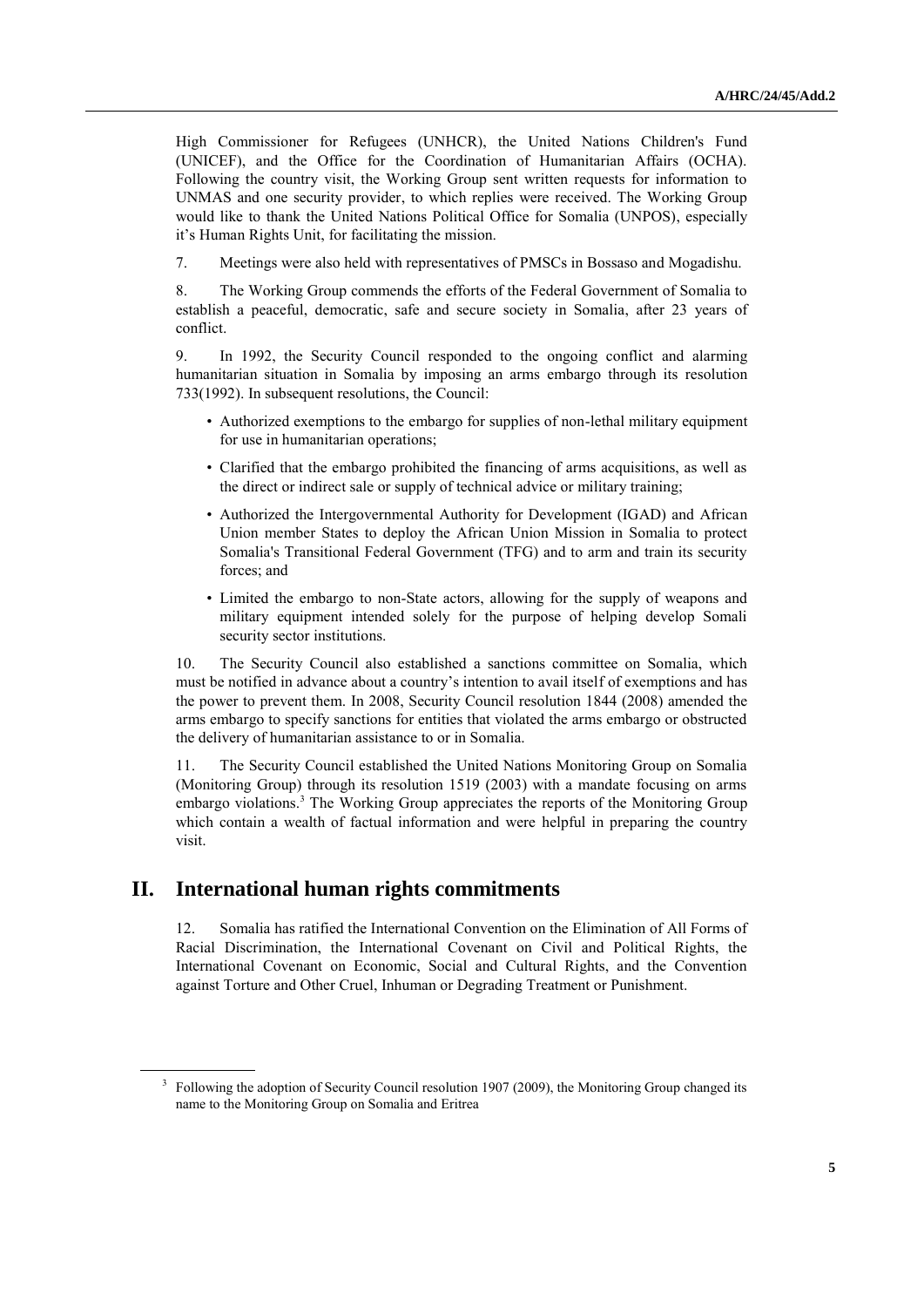13. Somalia is not a party to the International Convention against the Recruitment, Use, Financing and Training of Mercenaries.<sup>4</sup> It is also not a party to the Organization of African Unity Convention for the Elimination of Mercenarism in Africa.

## **III. Private military and security companies operating in Somalia**

### **A. Security context**

14. Somalia is divided into three regions: Somaliland (a self-proclaimed independent state, not internationally recognized), Puntland (a semi-autonomous region) and the South Central Region. After more than two decades of conflict, the general security situation in Somalia remains very tense. The biggest security threat is the insurgent group, Al-Shabaab, which has controlled significant territory in the South Central Region. Recently, AMISOM and the Somali National Security Forces fighting alongside them have made significant territorial gains in the South Central Region. Nonetheless, the security situation in many areas of the South Central Region remained unpredictable in 2012, with insurgents increasingly resorting to dangerous asymmetric attacks and intimidating locals. Several Al-Shabaab fighters have moved from the South Central Region to Somaliland and Puntland, although it appears that they are more interested in recruitment than gaining control of these areas. <sup>5</sup> Puntland also faced continuous challenges from the Al-Shabaab-linked Galgala insurgents, freelance militias, and pirates.<sup>6</sup>

15. The security situation remains particularly volatile in Mogadishu. Although AMISOM and the Somali National Security Forces have maintained their hold on the city, Al-Shabaab attacks occurred frequently, including targeted killings and hand grenade attacks, with an increase in outlying districts. While incidents on the use of improvised explosive devices (IEDs) has decreased recently, periodic suicide attacks, such as those carried out on 12 September 2012 at the Jazeera Hotel while President Mohamud was present, and at the Village Restaurant on 20 September 2012, demonstrate Al-Shabaab's persistent infiltration of the city. <sup>7</sup> On 14 April 2013, a nine-man suicide commando unit attacked Mogadishu's courthouse leaving 29 civilians dead, while a separate bomb attack killed five more civilians. Al-Shabaab claimed responsibility for the attack that was strongly condemned by the Security Council.<sup>8</sup> Al-Shabaab became more active in Puntland from late November 2012, undertaking several attacks. Killings and arrests of suspects, discoveries of ordnance and continued reports of troop movements demonstrated the insurgents' enduring presence in the region and neighbouring Galmudug.<sup>9</sup>

16. The volatile security situation in Somalia has led some intergovernmental and nongovernmental organizations to enter into contracts with PMSCs to ensure their safety. At this point, personal protection – such as armed guards – is primarily provided by local companies.

17. Thus far, international PMSCs have operated in Somalia only in a limited number of situations. The Working Group is aware of three major instances of such activity:

<sup>4</sup> General Assembly resolution 44/34, annex.

<sup>5</sup> Report of the Secretary-General on Somalia, 22 August 2012, S/2012/643, paras. 25-28. 6 Ibid.

<sup>7</sup> Report of the Secretary-General on Somalia, 31 January 2013, S/2013/69, para. 11.

<sup>&</sup>lt;sup>8</sup> See Security Council press statement on terrorist attackes in Somalia, available at http://www.un.org/News/Press/docs/2013/sc10972.doc.htm.

<sup>&</sup>lt;sup>9</sup> S/2013/69, para. 14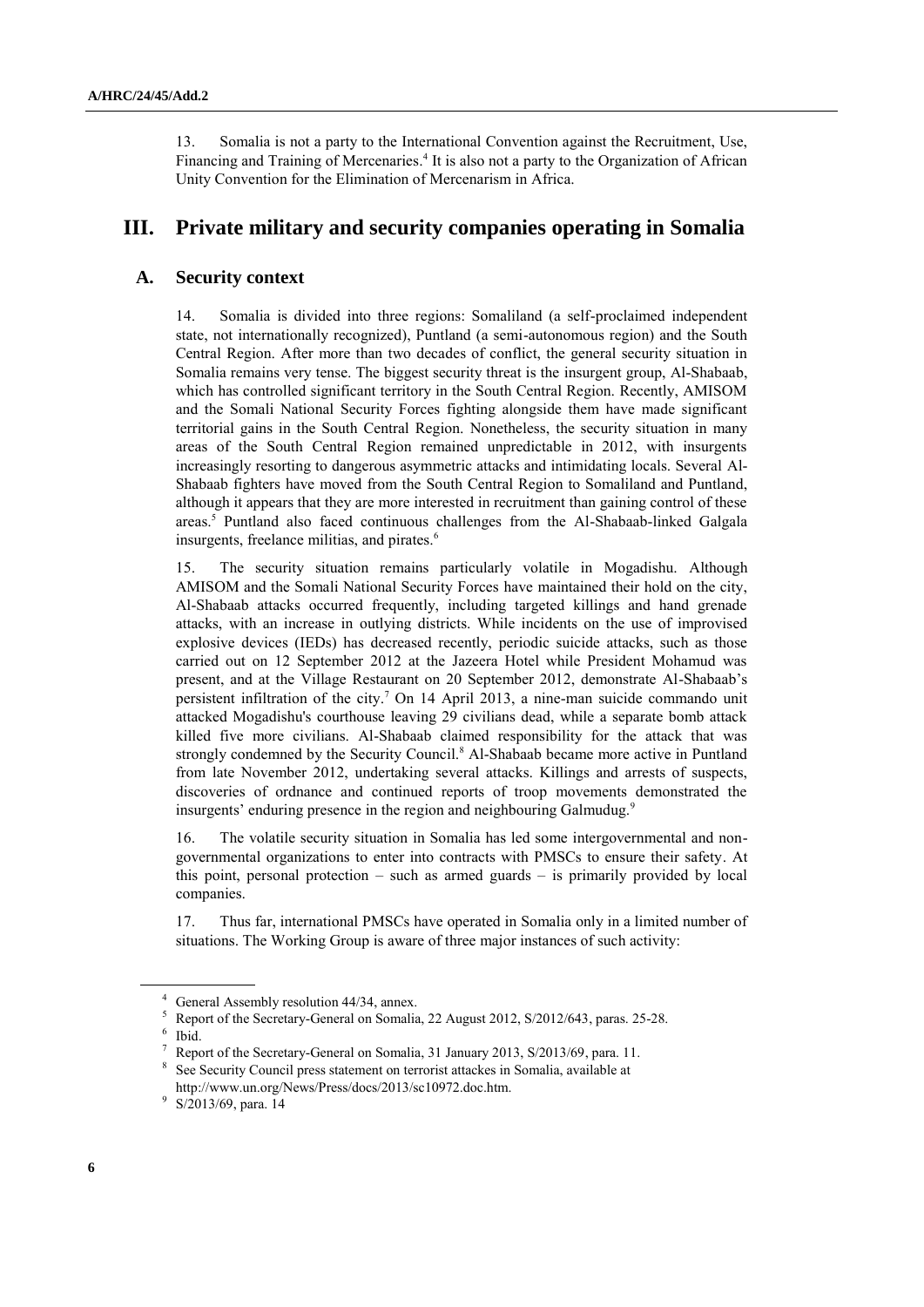(a) Coordinating police protection for a multi-national oil company in Puntland;

(b) Providing weapons and training to the Puntland Maritime Police Force (PMPF);

(c) Bancroft – which is registered as a non-profit, and performs functions similar to that of a PMSC – provides training and mentoring to AMISOM and Somali forces, as well as mine removal assistance to the United Nations.

18. Piracy off the coast of Somalia has also emerged as a security issue of concern to the international community. Since 2008, three Security Council resolutions have addressed piracy in these waters, providing a legal basis for anti-piracy patrols and escorts involving the navies of most of the world's major maritime powers. From 2008 to 2011, piracy increased considerably.<sup>10</sup> During that time, Somali pirates carried out more than 800 attacks on ships from private yachts to oil supertankers, hijacking over 170 vessels. Some 3,500 seafarers were taken hostage and 62 have been killed. According to some estimates, in 2011, pirates took in about US\$160 million in ransom payments and the cost to the global economy was US\$7 billion.<sup>11</sup> According to the most recent information<sup>12</sup> available from the International Maritime Bureau (IMB), however, piracy may be abating. From 1 January through 12 July 2012, the IMB received reports of 69 hijacking incidents by Somali pirates, a reduction of 32 per cent compared with the same period in 2011. Pirate activity may have morphed into other areas; there have been several reports of kidnapping of humanitarian workers and civilians by networks involved in piracy.<sup>13</sup>

## **B. Overview of private military and security companies operating in Somalia, including types of services**

#### **1. Armed protection**

19. Armed protection is largely provided by local PMSCs to international organizations and NGOs in Mogadishu. For example, the United Nations Development Fund (UNDP) has contracted Duguf Enterprise Security Services Inc. (Duguf). This company is officially licensed and, according to the head of Duguf, its staff are trained in international humanitarian law. Duguf provides a wide range of security services, including armed security escorts and guarding services, threat and risk assessments, communications, logistics and dispatch services. They have been engaged by UNDP as a technical adviser and provide pick-up trucks with armed personnel in order to facilitate UNDP personnel movements between Mogadishu International Airport, the UNCC compound, Villa Somalia and other areas in Mogadishu.<sup>14</sup> Personnel from other United Nations entities, such as the United Nations Political Office for Somalia (UNPOS), are escorted by AMISOM when they travel outside Mogadishu or in sensitive neighbourhoods.

<sup>&</sup>lt;sup>10</sup> James Brown, "Pirates and Privateers: Managing the Indian Ocean's Private Security Boom", An analysis, Lowy Institute for International Policy (Sydney, Australia, September 2012).

<sup>&</sup>lt;sup>11</sup> Michelle Wiese Bockmann and Alan Katz, "Shooting to kill pirates risks Blackwater moment", *Bloomberg News*, 9 May 2012; also House of Commons, Foreign Affairs Committee, *Piracy off the coast of Somalia,* Tenth report of session 2010-12 (London, 5 January 2012) (HC 1318), p. 16, para. 17.

<sup>12</sup> Geneva Academy of International Humanitarian Law and Human Rights, *Counterpiracy under international law* (August 2012), p. 8, available at[: http://www.geneva](http://www.geneva-academy.ch/docs/academyLecture/Counterpiracy.pdf)[academy.ch/docs/academyLecture/Counterpiracy.pdf.](http://www.geneva-academy.ch/docs/academyLecture/Counterpiracy.pdf)

<sup>13</sup> S/2012/643, para. 50.

<sup>&</sup>lt;sup>14</sup> Report of the United Nations Monitoring Group on Somalia and Eritrea (Monitoring Group), 13 July 2012, S/2012/544, annex 5.5.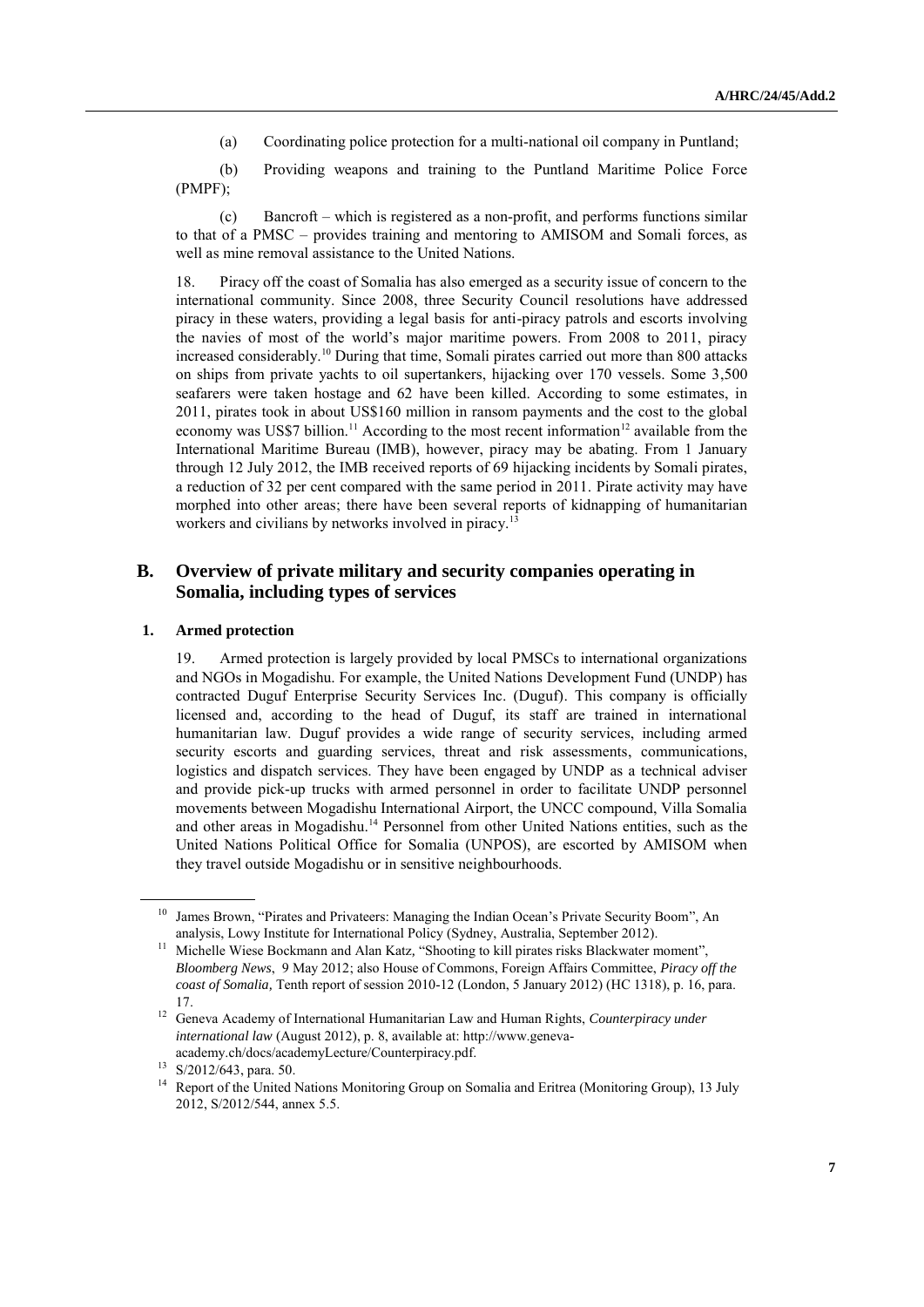20. Peace Hotel Security Services, also located in Mogadishu, provides armed security services to visitors staying at its hotel as well as to NGOs.

21. TAC Force, an international consultancy firm established in 1997 with headquarters in the Middle East, also operates in Mogadishu. During its meeting with the Working Group in Mogadishu, TAC Force indicated that it specialized in crisis management, close personal protection and logistical support in high-risk environments. It was licensed by TFG in 2009 for a five-year period as the first private security company permitted to operate in Somalia, as indicated in the document that TAC provided to the Working Group.<sup>15</sup> It owns a guest house and has a protection team providing security to clients. It employs 100 people, 50 of whom provide security. It has a license to import armoured vehicles. The company informed the Working Group that since 2012, it has also been licensed to operate in Puntland.

22. The Working Group was informed that several local security providers in Somalia are clan-based militia which operate behind a corporate façade in order to conceal the involvement of individual warlords. Although the Working Group was unable to verify this information, it notes that this pattern has been seen in other countries and is an issue that international organizations and NGOs should be cognizant of when they enter into agreements for the provision of private security.

23. In Puntland and Somaliland, special protection units (SPUs) of the police force provide armed protection to convoys, and guard the compounds of international organizations and NGOs. In addition to their salaries as members of the police force, SPUs also receive remuneration from the clients to whom they provide security.

24. The Exploration Security Unit (ESU) is a special branch of the Puntland security forces established to protect oil exploration and exploitation companies. Its primary client is the Africa Oil Corporation, a company registered in Canada (and licensed by the Puntland authorities)<sup>16</sup> that leads a consortium of foreign oil companies. It acquired a licence and commenced exploration activities in the Dharoor Valley Exploration Area and the Nugaal Valley Exploration Area located in Puntland. The ESU provides convoy security and site protection, and their armed guards are seconded to oil companies. Like SPUs, the ESU, although part of the police force, provide security services to third parties for which they are remunerated. As such, these units may also be regarded as semi-private.

### **2. Other security services**

25. As of August 2011, Africa Oil has contracted Pathfinder Corporation, a company based in Southern Africa. Both Africa Oil and Pathfinder informed the Working Group that the latter does not provide any training or security services to Africa Oil, but that its primary role is to conduct risk analyses and coordinate the protection provided by the ESU. Pathfinder took over Africa Oil's security contract from Salama Fakira, a private security contractor based in East Africa which previously provided risk assessment advice to Africa Oil.<sup>17</sup> In addition, local security contractors provide logistics and transportation of equipment for oil companies.

26. AMISOM provides security for the heavily fortified compound which serves as a major base for African Union forces, and within which the Adan Abdulle International Airport is situated. The surrounding area is considered one of the safest parts of Mogadishu and includes the United Nations compound, as well as facilities used by other international

<sup>&</sup>lt;sup>15</sup> License signed by the Minister of Interior and National Security of the TFG, dated 14 October 2009.

<sup>16</sup> Report of the Monitoring Group, 11 July 2011, S/2011/433, annex 6.1, para. 20.

<sup>17</sup> S/2011/433, annex 6.1, para. 21.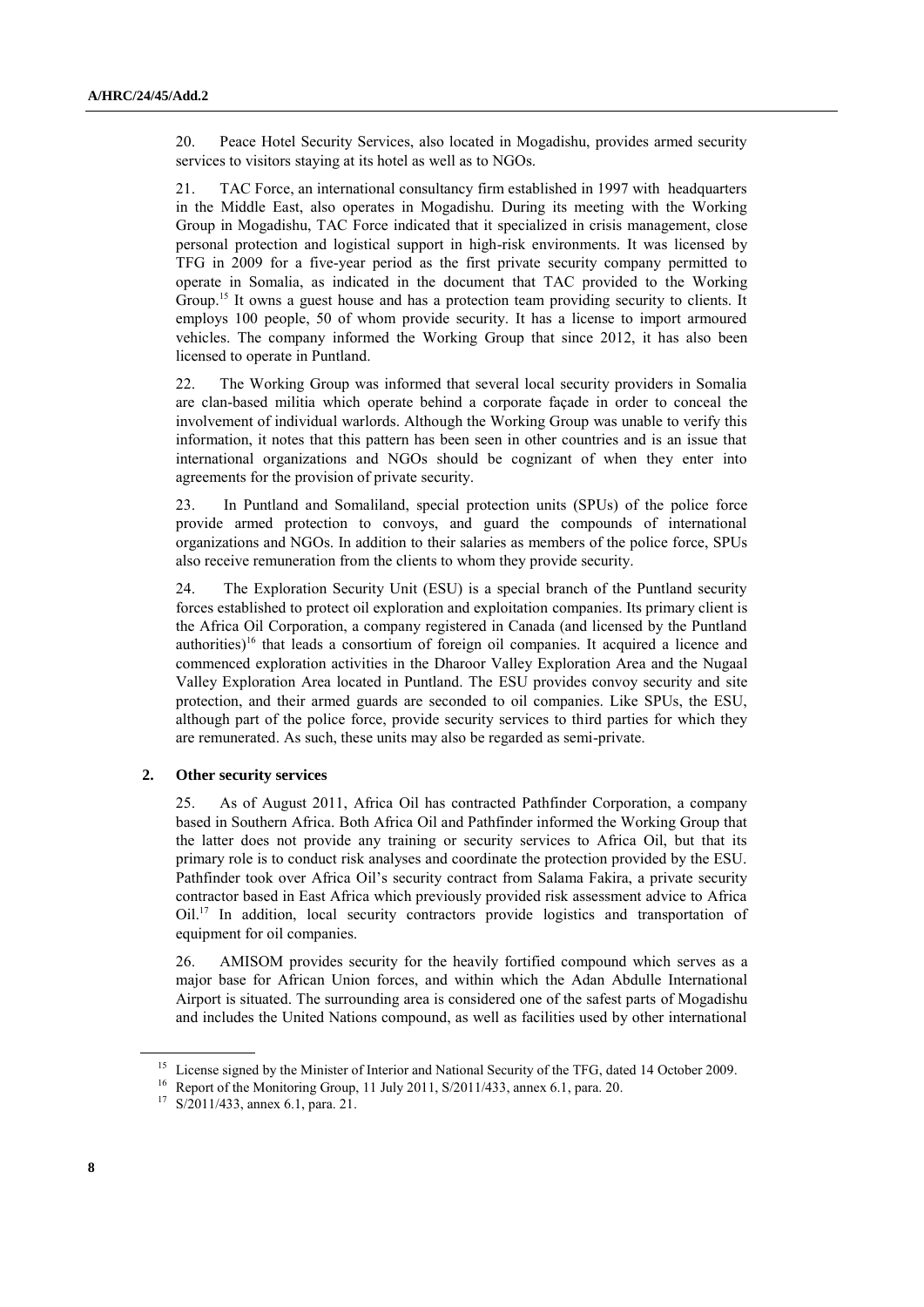organizations and NGOs. In addition, in December 2010, SKA, a Middle East-based provider of aviation services and logistics, entered into a ten-year contract with TFG to manage Mogadishu international airport.<sup>18</sup> It is reported that SKA invested over US\$6 million in airport equipment and support services in Mogadishu to raise the standards at the airport. It has undertaken large-scale rehabilitation of the airport infrastructure, including installing electronic check-in systems and improving security. SKA hires local private security companies to ensure protection of its accommodation facilities within the protected air field of the AMISOM-controlled base.

27. Physical Risk Solutions (PRS) operates in Somaliland and is registered and managed by a former South African military operative. According to the company's website, PRS provides "extensive services" to its clients, including "armed guarding". However, according to the Monitoring Group , the company manager has indicated that restrictions imposed by Somaliland authorities do not allow armed guarding activities and PRS is currently contracted by international organizations and NGOs to provide internal security services with reportedly trained but unarmed personnel, operating security screening and monitoring compound security with the relevant equipment, including x-ray machines, metal detectors and close-circuit television (CCTV) systems.<sup>19</sup> The Working Group did not visit Somaliland and is therefore unable to reach any independent conclusion on the matter. PRS also operates in Puntland and provides unarmed guard services to the United Nations compounds.

#### **3. Military services**

#### *Saracen*

28. The best known example of an international company involved in military operations in Somalia is Saracen, <sup>20</sup> contracted to train and equip the Puntland Marine Police Force (PMPF). The PMPF was established by President Farole of Puntland, with the stated goal of providing a land-based response to piracy.

29. According to the Monitoring Group, between May 2010 and February 2011, Saracen International SAL, working with a number of other private companies in Africa and the Middle East, provided military training as well as equipment and vehicles to the PMPF. The Monitoring Group report presents evidence that the military equipment and vehicles procured for the PMPF included armoured vehicles with turrets for gun mounts and ammunition.<sup>21</sup>

30. In terms of training, the Monitoring Group reported that Saracen personnel, many of whom are South African, were engaged to recruit, train and mentor a PMPF battalion in all phases of war, including land, sea and airmobile operations. The job description for personnel recruited by Saracen indicated that the trainers would also lead forces on the ground, as mentors, in military campaigns that include kinetic operations. In other words, the trainers were expected to act not only as instructors, but as fighters participating in combat operations on Somali territory.<sup>22</sup>

<sup>18</sup> S/2011/433, annex 6.1, para. 41.

<sup>19</sup> Ibid., para 10-11.

<sup>&</sup>lt;sup>20</sup> Reports indicate that in late 2011, Saracen's assets, personnel and operations were transferred to Sterling Corporate Services, a company registered in the Middle East, which continued to provide large-scale military training, technical assistance and support to the PMPF.

<sup>&</sup>lt;sup>21</sup> S/2012/544, annex 5.3, para. 63.

<sup>22</sup> Ibid., paras. 54-55.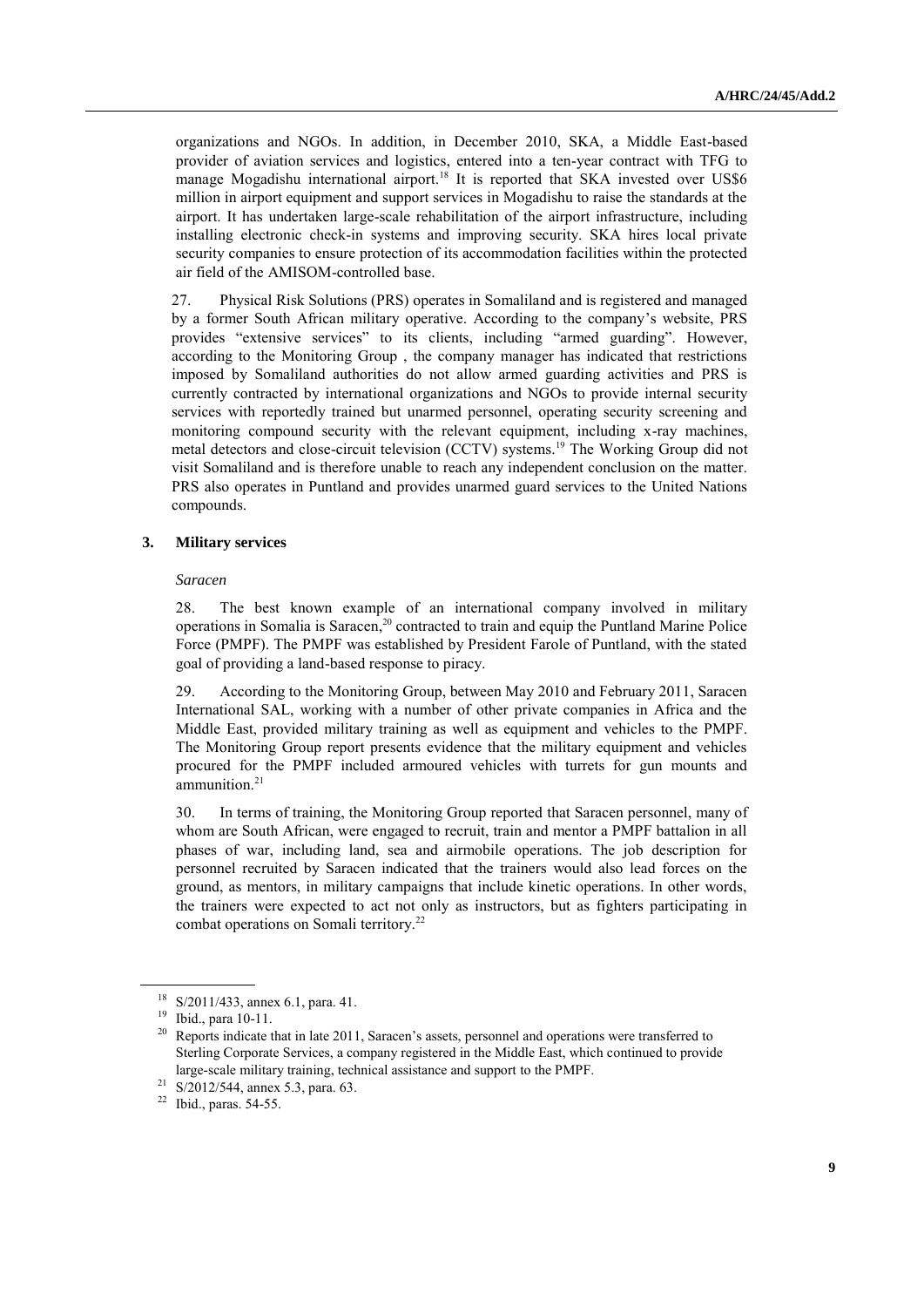31. These activities were found by the Monitoring Group to constitute violations of the arms embargo.<sup>23</sup> The Monitoring Group also considered that Saracen's activities represented a threat to peace and security in Somalia<sup>24</sup> because they were operating outside of all international and multilateral frameworks for support to the Somali security sector. Consequently, there was no way to ensure that forces trained and equipped by Saracen were in fact employed for the declared purpose of anti-piracy. Indeed, there have been allegations that the Puntland authorities may have used the PMPF for purposes other than combating piracy, as discussed in paragraph 33 below.<sup>25</sup>

32. The Working Group visited the PMPF facility in Bossaso where it met with the Deputy Commander and the Coordinator of the force. They stated that Saracen had left Puntland and was no longer training or mentoring the PMPF. They informed the Working Group that 12 South African private contractors remained as pilots, logistics and communications contractors and to provide maintenance. The PMPF Coordinator indicated that although the training activities may have ceased, or at least diminished, the equipment acquired by the PMPF remains. The Working Group also observed the presence of four planes that were reportedly used for surveillance in the context of counter-piracy operations, as well as a number of rigid-inflatable boats (RIBs) on the PMPF site in Bossaso. The Working Group did not observe many soldiers at the PMPF compound. They were reportedly conducting a counter-piracy operation near Gara'ad village on the coast in Mudug region, which according to the Puntland authorities resulted in the release of 22 hostages.

33. Saracen's activities vis-à-vis the PMPF raise a number of concerns. Most fundamentally, they raise the question of how a PMSC could influence the balance of power in a region and undermine agreed security arrangements. The Working Group is of the view that Saracen assisted in building the best equipped and trained force in Puntland (after AMISOM in Somalia), but it falls outside the constitutional framework for security institutions. The fact that the PMPF reports directly and solely to the President of Puntland has created fears that it will be deployed in an internal security role and not just for antipiracy operations.<sup>26</sup> Indeed, the Working Group was informed that the PMPF had taken part in activities that seemed aimed at political opponents of President Farole. One example, which was also reported in the Somali press, $27$  was the deployment of the PMPF in October 2012 to prevent Abdiweli Ali Gaas, former Prime Minister of Somalia and considered as a potential rival to President Farole, from campaigning in Bossaso by surrounding his residence and blocking road access.

34. During the country visit, the Working Group repeatedly heard concerns in respect of the future of the PMPF. It has been widely reported that the training and equipping of the PMPF was financed by a Middle Eastern country, although this has not been acknowledged as being the case.<sup>28</sup> Regardless of the original source of financing for the endeavour, the Working Group learned that financing for the PMPF has now dried up and that the Government of Puntland is seeking ways of continuing to finance its operations. The existence of a well-trained and well-equipped force, which is not being paid, in the fragile security situation in Somalia raises obvious concerns. In particular, some sources expressed

<sup>26</sup> S/2012/544, annex 5.3, para. 56.

<sup>23</sup> S/2011/433, annex 6.3, para. 2.

 $24$  Ibid.

<sup>25</sup> Ibid., para. 3.

<sup>27</sup> See Horseed Media, 31 October 2012, available at http://horseedmedia.net/2012/10/31/somaliasaracen-trained-forces-surround-the-home-of-former-somali-prime-minister-in-bosaso/.

<sup>28</sup> S/2012/544, para. 63.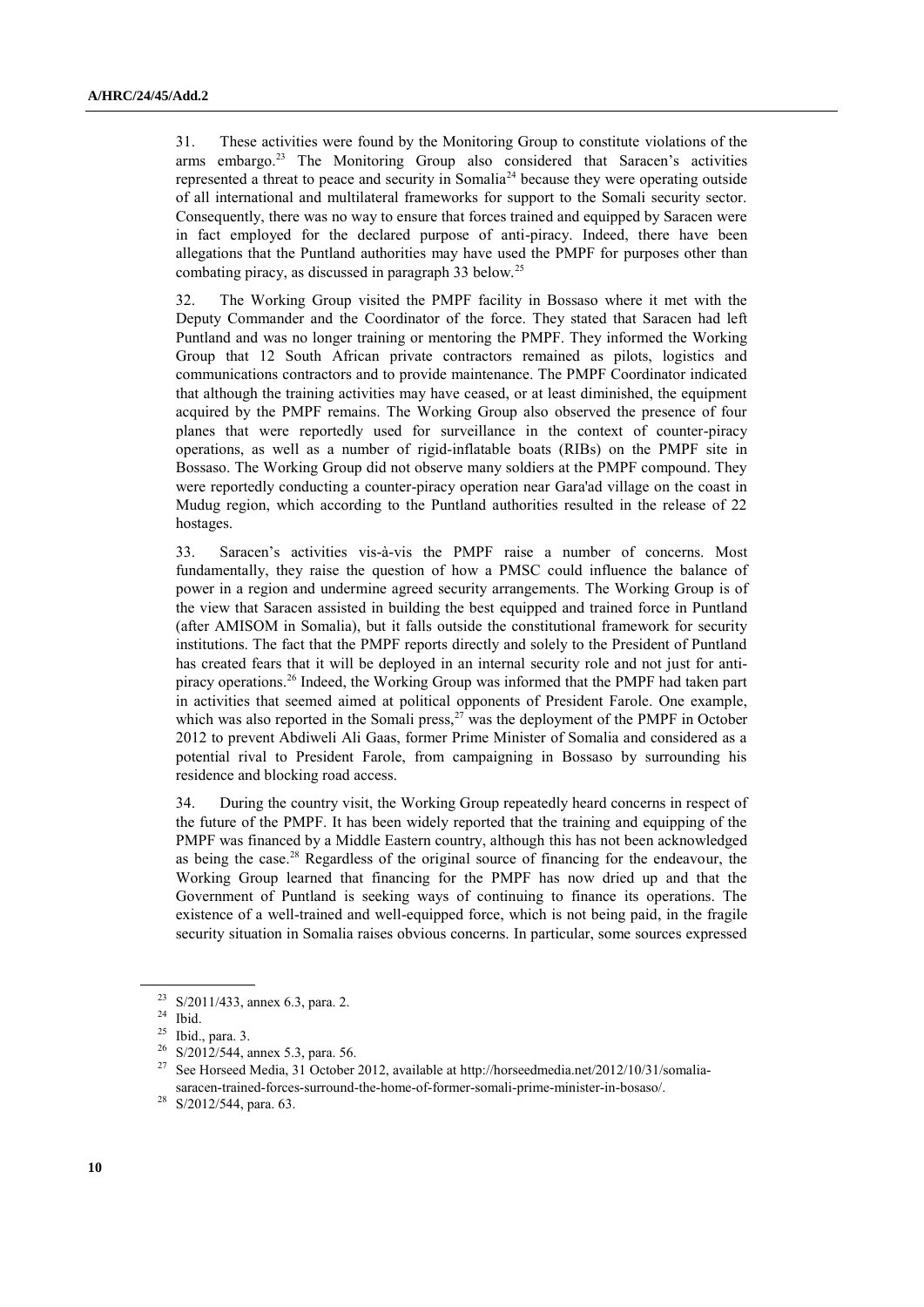concern that the PMPF may join the Al-Shabaab insurgency or engage in piracy if the situation is not resolved.

35. There have been allegations of human rights violations during the time that Saracen was running the PMPF camp. The Monitoring Group discovered photographic evidence from an internal Saracen source that showed a Somali trainee "wearing the typical Saracen blue training uniform, laying down face on the ground, being bound hand and foot with a rope, in the presence of Saracen international staff." <sup>29</sup> The Monitoring Group concluded "based on these images, and according to the testimony of a credible source with access to Saracen trainees, the trainee died of his injuries on 16 October 2010."<sup>30</sup> The Monitoring Group also identified two cases of severe corporal punishment – one trainee who had his hands broken before being fired and another who died after being beaten with rocks while tied  $up<sup>31</sup>$  – but as of the date of its report (July 2012) had not been able to substantiate these allegations.

36. During the visit, the Working Group was informed that a foreign Saracen trainer was killed in Iskushuban on 27 April 2012 by members of his own unit. This incident was also reported by the Monitoring Group and the Puntland authorities.<sup>32</sup> According to several confidential security reports received by the Monitoring Group, the trainer was not killed during a "counter-piracy operation", as stated by the Puntland authorities, but during an argument with members of his unit. The Working Group has no information as to what, if any, steps were taken against the alleged perpetrator by the Puntland authorities.

#### *Bancroft Global Development*

37. One of the most significant non-governmental players in the security sector in Somalia is Bancroft Global Development. Bancroft is registered as a charity in the United States and has emphasized to the Working Group that it is not a PMSC. Nonetheless, Bancroft is treated as a PMSC for purposes of this report because it provides the same, or at least similar, types of services as those provided by PMSCs, and it does so on the basis of compensatory contracts (as described below). Whether Bancroft provides these services out of humanitarian motives or to turn a profit does not bear on the issues of accountability and the potential for human rights violations that are of concern to the Working Group.

38. Bancroft started its activities in Mogadishu in 2007, at a time when very few private security providers were present in Somalia. According to information provided by the company to the Working Group, Bancroft's current presence in Mogadishu does not exceed 50 staff. To Bancroft's credit, the United Nations Monitoring Group identified it as the only private company providing assistance to Somali security sector institutions in conformity with the Security Council regime.<sup>33</sup>

39. Bancroft informed the Working Group that it implements training and mentoring activities in the following areas: financial accountability systems development and management, engineering, construction, explosive detecting canine operations, explosive ordinance disposal, emergency medicine, public health, law and judicial systems. According to Bancroft, its past and present partners in Somalia include essentially all of the

<sup>29</sup> S/2012/544, annex 5.3, para. 64.

<sup>30</sup> Ibid.

 $31$  Ibid. para. 65.

<sup>&</sup>lt;sup>32</sup> Ibid. para. 57 (f); and Puntland Government press release, "Somalia: Puntland Government Sends Condolences, Investigates Killing of PMPF Trainer", 28 April 2012, available at http://pmpf.files.wordpress.com/2012/04/pr\_28apr2012\_en.pdf.

<sup>33</sup> S/2012/544, para. 68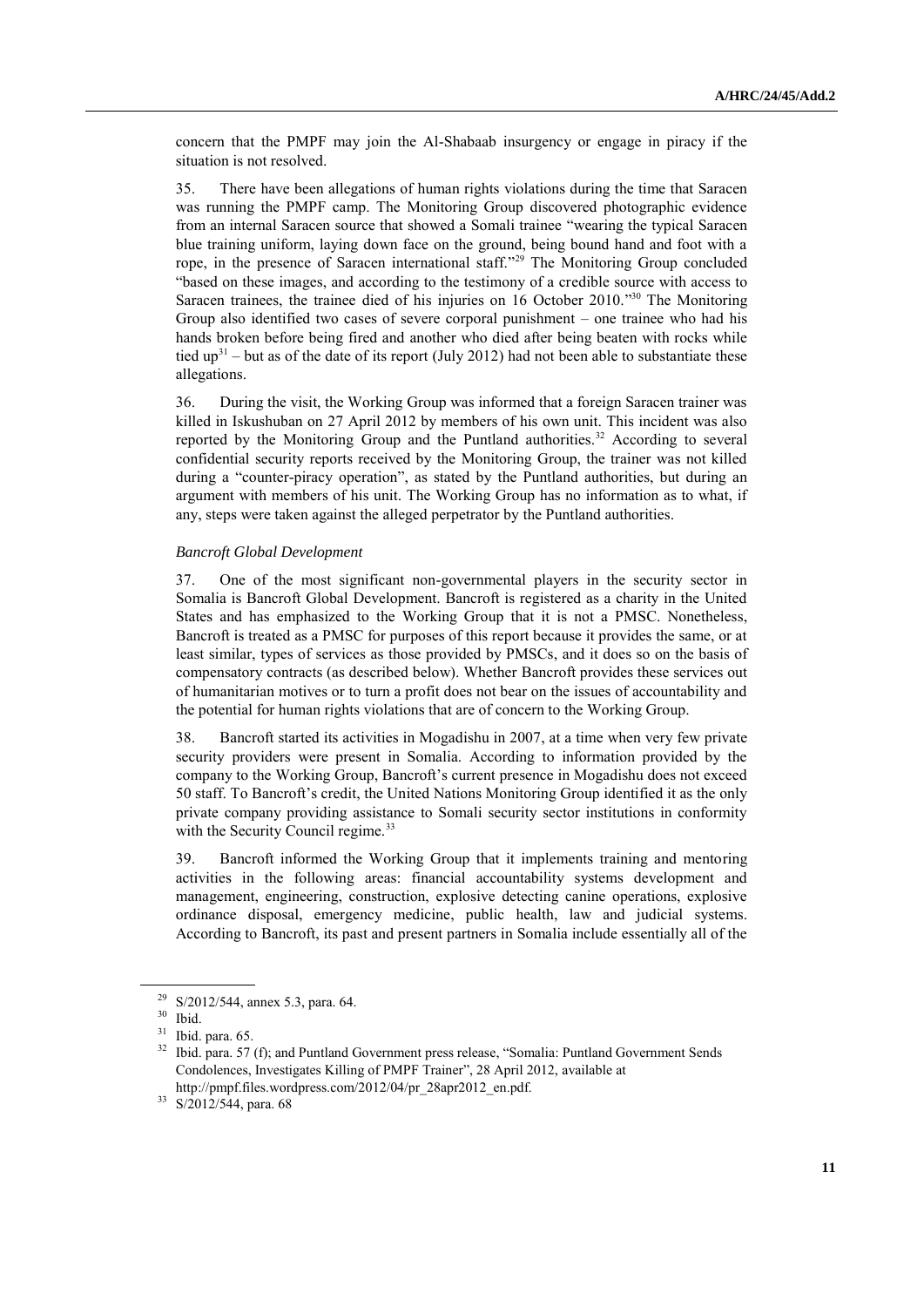members of the United Nations Country Team in Somalia, the African Union, and a number of Western countries.

40. During its visit, the Working Group learned about Bancroft's activities under three main sets of contracts.

41. Firstly, Bancroft informed the Working Group that it provided training and mentoring to AMISOM, under a contract with the Ugandan Government, which in turn is reimbursed by the Government of the United States of America. According to information provided by Bancroft, their services to AMISOM include training canines to detect explosives, port security, education about mine risks, as well as training on how to safely remove IEDs. The company's experts include medical personnel, engineers, dog trainers, and IED experts. Bancroft reported that as mentors, its personnel accompany AMISOM troops to the field, but that they are unarmed and do not take part in kinetic operations.

42. Secondly, as reported by the Monitoring Group and confirmed by Bancroft, it provided technical expertise to AMISOM and, under its auspices, to the TFG military.<sup>34</sup> In 2010, Bancroft assisted AMISOM in modernizing its sight system for mortar fire, and took an active part in training TFG soldiers (on matters ranging from infantry tactics to administration and accountability), and the presidential guard in charge of the TFG President's personal security detail.<sup>35</sup> The Ministry of Interior and National Security informed the Working Group that Bancroft's agreement with the TFG was being reassessed in the context of the review of all previous contracts signed by the TFG with private security contractors. The review is being conducted by the National Security Commission established to regulate the activities of PMSCs, as described in paragraph 53 below.

43. Finally, the AMISOM Marine Commander and the Chief of Training, with whom the Working Group met in Mogadishu, indicated that Bancroft was contracted by UNMAS to work with AMISOM and the Somali National Forces under the auspices of AMISOM. Conversations and correspondence with UNMAS indicate that Bancroft was hired to provide training on explosive ordnance disposal (EOD) and counter-IED to the Somali National Army for the last two years.<sup>36</sup> UNMAS explained that Bancroft was contracted through the United Nations Office for Project Services (UNOPS). It confirmed that Bancroft is working with AMISOM as mentors for the Somali forces on IEDs.

44. Bancroft also operates (generally in partnership with other entities) a number of facilities in the Mogadishu area. Perhaps best-known among these are the two residential facilities that Bancroft operates within the Adan Abdulle International Airport. According to Bancroft, these premises were granted to AMISOM in accordance with the Status of Mission Agreement between the African Union and the Government of Somalia and "provide accommodation only to persons and organizations directly supporting the AMISOM mission or its mandate, per authorization from the Force Headquarters." Information from various sources indicated that, in addition, representatives of NGOs and the press, among others, have stayed at the facility at the invitation of Bancroft.

45. UNMAS informed the Working Group that security for its compound at the Adan Abdulle International Airport was provided by a company called African Skies, which is in turn contracted by Bancroft. Bancroft also informed the Working Group that it had entered into an agreement with the Government of Somalia to develop an international zone at Mogadishu's old seaport and had commenced construction. Apparently, one of the intended residents of the facility subsequently took over the facility.

<sup>34</sup> S/2011/433, annex 6.1, para. 26.

<sup>35</sup> Ibid.

<sup>36</sup> S/2012/544, annex 5.5, para. 45.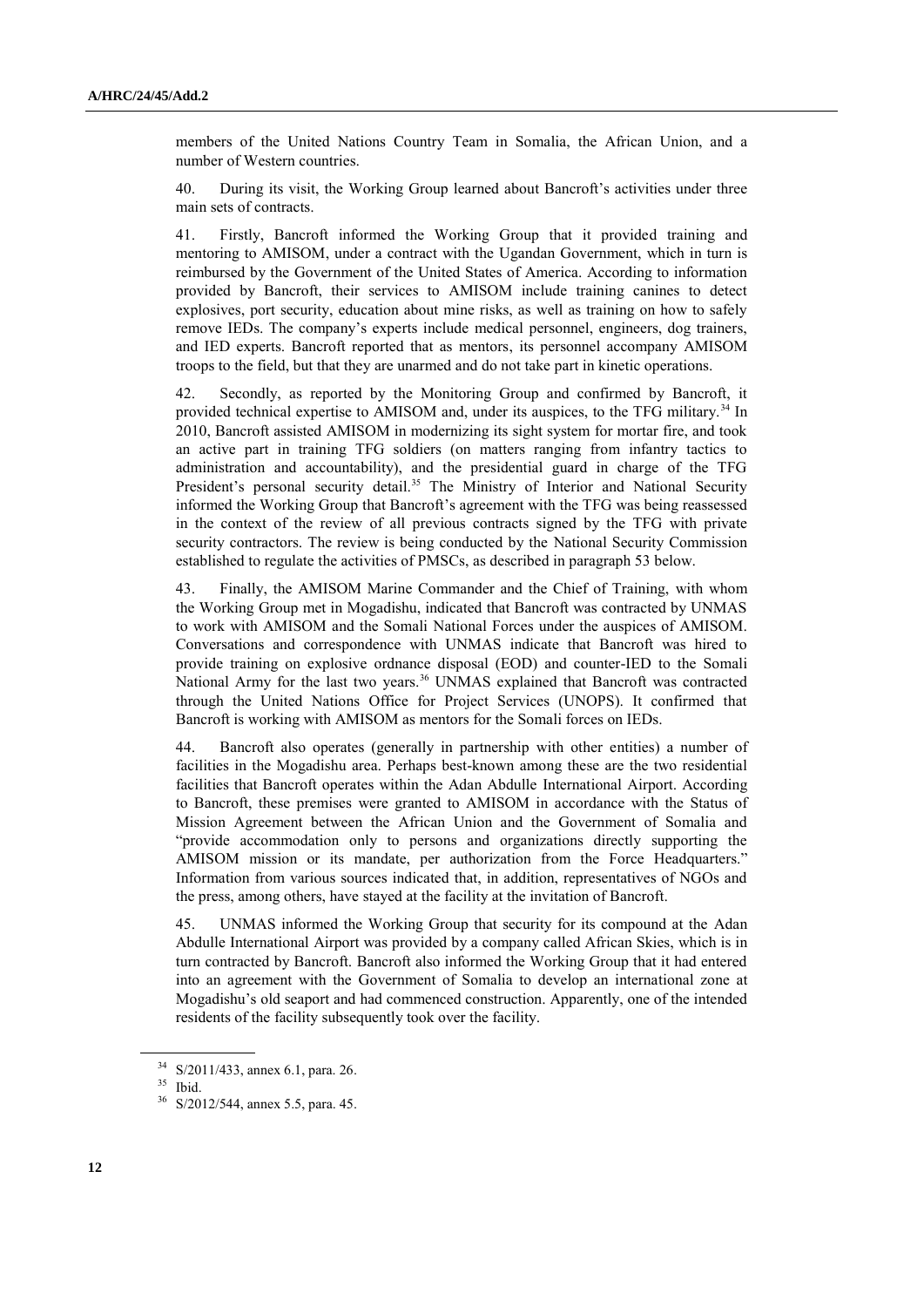46. There has been considerable speculation that Bancroft would take over from Saracen to train the PMPF. Although President Farole of Puntland indicated that he had reached some type of agreement with Bancroft in this regard, the Working Group was informed by Bancroft that it has not signed any agreements in connection with the PMPF. In September 2012, Bancroft conducted a thorough audit and evaluation of the PMPF, including facilities assessments, equipment inventory, cantonment of significant military equipment, and personnel medical checks. During the course of that audit, Bancroft personnel noted ongoing violations of Security Council resolution 1425 (2002) regarding notifications pertaining to the arms embargo by certain non-Somali entities. On that basis, Bancroft requested, and received from AMISOM, concurrence to withdraw from any involvement with the PMPF. Bancroft informed the Working Group that its assessment report as well as multiple subsequent briefings, were delivered to the AMISOM Force Commander, Deputy Force Commander for Operations, and the Sector 1 Contingent Commander between September and the end of November 2012. Pending authorization from AMISOM Force Headquarters, Bancroft's assessment document has been offered, but not yet delivered, to the European Union EUCAP NESTOR project, the IMO, UNODC and UNDP. The Working Group did not seek, and Bancroft did not offer, access to the report.

47. Bancroft's training and mentoring activities mean that it operates in or in close proximity to conflict zones and there have been reports of its employees' involvement in kinetic operations. The Working Group did not find substantiated evidence of such allegations. Nonetheless, the question arises as to what procedures Bancroft  $-$  and the entities with which it works – have in place to ensure that Bancroft personnel do not become part of combat operations. In response to queries from the Working Group, Bancroft indicated its personnel were "as a matter of policy unarmed and by contractual commitment prohibited from taking any action that could compromise their status as noncombatants." With regard to Bancroft personnel who serve in proximity to, or engagement with, active members of AMISOM or Somali Defense Forces, Bancroft indicated "that they serve only in an advisory capacity" and that the only circumstance in which they could use force "is when invoking their inherent right of self-defense using a weapon furnished on a temporary basis, *in extremis*, by AMISOM."

48. The Working Group welcomes Bancroft's policy, but notes that it received reports of their personnel carrying weapons during at least some operations. Indeed, Bancroft's Code of Conduct itself provides for the eventuality that its employees will be issued weapons "for training or self-defense purposes." The Working Group also notes that Bancroft's advisory role, particularly when it involves "mentoring" trainees in the field, can easily bleed into active participation in hostilities. In this regard, attention should be paid by both Bancroft and those who engage its services to develop rules to prevent such situations and to institute procedures to ensure that they are complied with. The Working Group was informed by UNMAS that to avoid this problem, their agreement with Bancroft requires that when conducting EOD and counter-IED operations, Bancroft employees must remain a minimum of 500 metres behind any front line. This type of rule might serve as an appropriate safeguard in other contracts as well.

49. Given the sensitivity of Bancroft's operations, it is critical that it ensures that its employees are properly vetted and trained. Bancroft told the Working Group that their recruitment process includes a rigorous vetting process, but the Working Group has not been able to verify that claim.

50. The Working Group notes that at least one employee of Bancroft pleaded, and was found, guilty in a South African court of, inter alia, recruiting persons for mercenary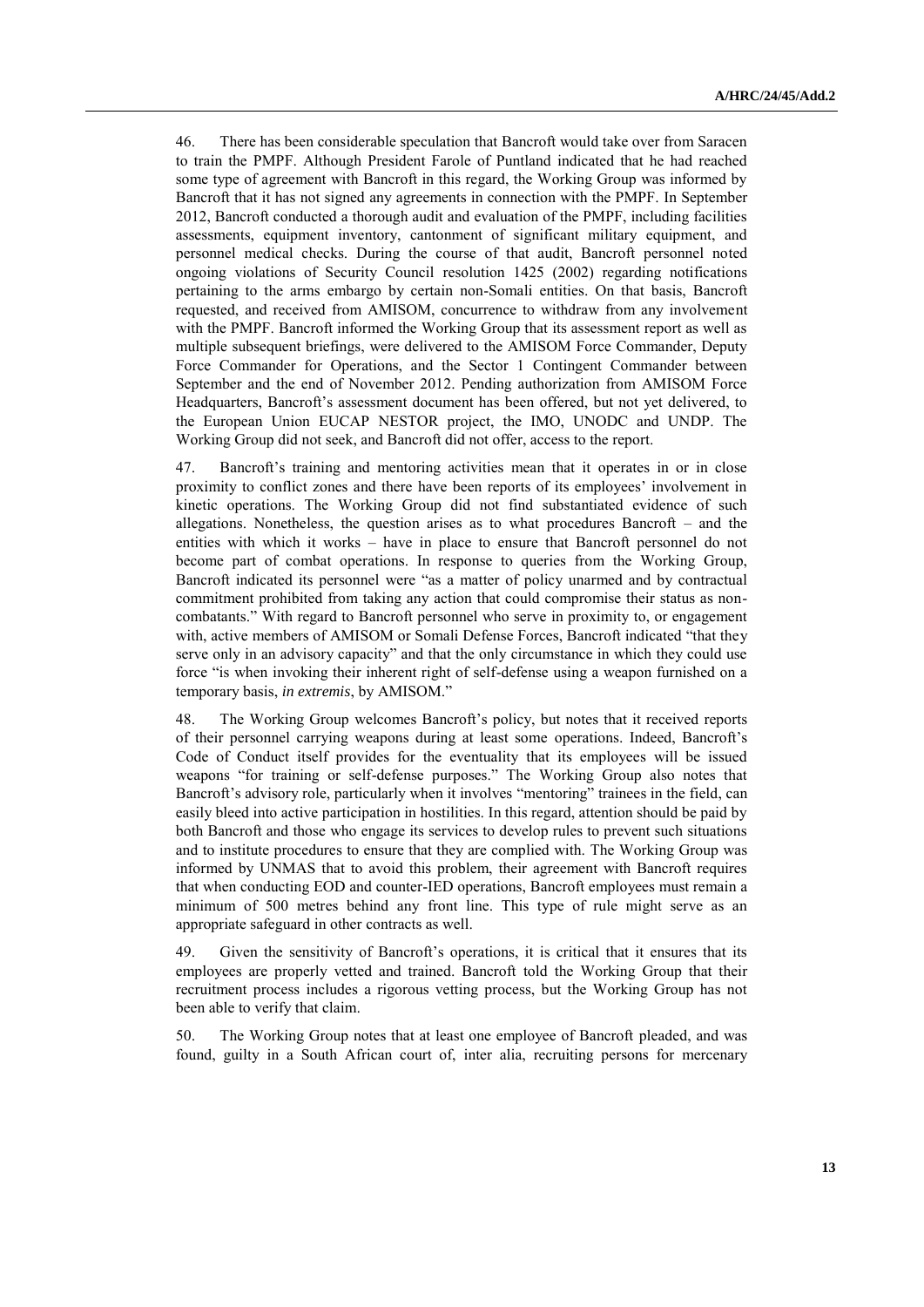activities in Côte d'Ivoire $3^7$  and providing logistical support for the venture. Although this is only one individual, the nature of his activities naturally raises questions with regard to the adequacy of Bancroft's vetting process.

51. Bancroft's Code of Conduct requires its employees to comply with international human rights and humanitarian law, as well as national laws. The Working Group has no information, however, on what training, if any, is provided to Bancroft employees operating in Somalia on these matters.

52. In sum, Bancroft's proximity to combat and the military nature of the training and mentoring that it provides requires that both Bancroft and those who engage its services exercise the utmost care in ensuring that these matters are clarified and memorialized. Transparency would of course be enhanced if these types of arrangements were made public.

## **C. Legal framework**

53. The Somali Parliament adopted a new Constitution in August 2012 that foresees the establishment by federal law of an independent National Security Commission composed of security experts from all sectors. Under article 111.H of the Constitution, the National Security Commission will be tasked with presenting proposals to ensure that human security is prioritized and incorporated into the national security framework; provide redress for abuses by security personal; demobilize militias and reintegrate them into society; and ensure civilian control of the armed forces. In accordance with article 130, Parliament is required to enact a law governing the structure, functions and levels of the security agencies in Somalia, as well as their purpose, and to enact amendments to the Constitution regulating PMSCs, which are yet to be adopted.

## **D. Registration and licensing process**

54. In Somaliland, the Ministry of Interior conducted an analysis of the operations of PMSCs in Somaliland and released a Ministerial Decree on 20 October 2012. The decree announced a national policy on the registration and operation of Private Security Companies pending completion of the Somaliland Private Security Act (which is still being drafted). The decree states that the Somaliland administration is solely responsible for the safety and security of the United Nations, other international organizations and NGOs, and bans armed private security companies in Somaliland. It also provides that foreign security companies may not own more than 30 per cent of a Somaliland security company, and institutes a registration procedure with a set of criteria that must be met before security companies can be issued with a temporary license to operate in Somaliland.

55. This Ministerial decree was promulgated soon after international criticism over Saracen's operations in Puntland. The Working Group was informed that according to an official of the Somaliland Ministry of Interior, this decree is aimed at preventing Somaliland from becoming a playground for foreign security companies, especially in anticipation of the possible start-up of oil-exploration operations.

56. The Working Group was informed that Puntland has no formal regulations or policies governing the registration and licensing of PMSCs. Foreign PMSCs are registered

<sup>&</sup>lt;sup>37</sup> See High Court of South Africa (Transvaal Provincial Division), case number A2850/03 of 2 and 20 May 2005 (ZAGPHC 248).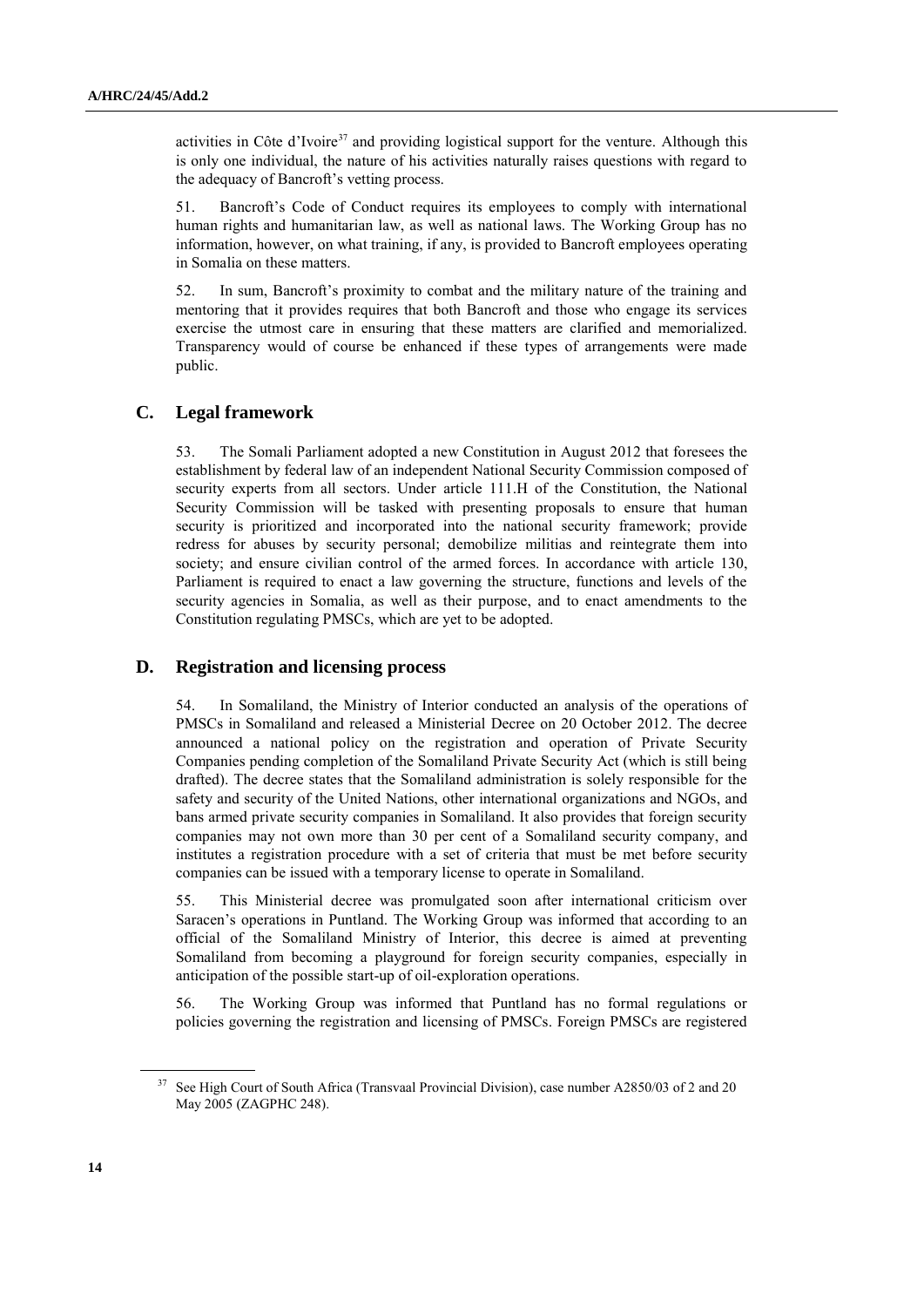in their home countries and operate in Puntland with permission from Puntland Authorities.

57. In Mogadishu, the Minister of Interior and National Security informed the Working Group that in accordance with the Constitution, the Federal Government of Somalia has established a National Commission tasked with setting up rules and regulations for PMSCs. The current Government has requested the Commission to undertake an assessment of how licenses were granted to international PMSCs by the TFG, as well as a review of the agreements that the TFG had entered into with these companies. The Working Group was informed of the strong commitment of the Federal Government to ensure that regulations are in place to oversee PMSC activities in Somalia. The Minister expressed concern that the activities of companies may constitute a security threat for the country in light of the fragile security situation.

58. The Working Group was informed that currently, the Ministry of Interior is responsible for issuing licenses to PMSCs after a review of the company's profile, internal regulations, its equipment and past experience. Companies' profiles and employees are reportedly checked by the Somali Police for verification of their criminal records. Licenses are subsequently issued for a specific activity. According to the Ministry of Interior, preference is given to local PMSCs. If a particular activity cannot be performed by domestic security companies, then foreign companies may be licensed to perform a particular task. The Working Group also met with the Somali Police Commissioner who indicated that once an application is received, he meets with the concerned PMSC and scrutinizes the employees. He then advises the Ministry of Interior on whether or not a license can be issued. The Working Group was informed that many applications had been submitted and were under review at the Ministry of Interior.

59. The Ministry of Interior shared with the Working Group a draft set of regulations governing the licensing process. The draft states that in order to be eligible for a license to operate in Somalia, a company must be Somali-owned. It must have a clear structure and bylaws, and be composed of Somali personnel who have not committed any crime against the public or the State. The structure of the company must be free from tribalism and 40 per cent of the security staff are required to have wide experience and expertise in security issues. The files of the staff hired by the company must be submitted to the Ministry for approval after verification by the police of whether they have a criminal record. They must also have adequate security training equivalent to the one given to the national security forces by institutions recognized by the State. The draft guidelines also state that the staff must wear a special uniform with a clear identification and badge. Their weapons and communications equipment must be licensed and registered by the Ministry. Only light weapons will be allowed and they can only be used for authorized purposes. A registration fee of US\$2,000 is required.

# **IV. Use of armed security aboard vessels**

60. As governments have struggled to contain the spread of piracy in the Indian Ocean, shipping companies have turned to private military security companies to guarantee the safety of their crews and cargo. Maritime PMSCs have greatly expanded their operations protecting commercial shipping. Over 140 firms now operate in the region. No less than 26 per cent of civilian ships transiting the Gulf of Aden officially declare the use of armed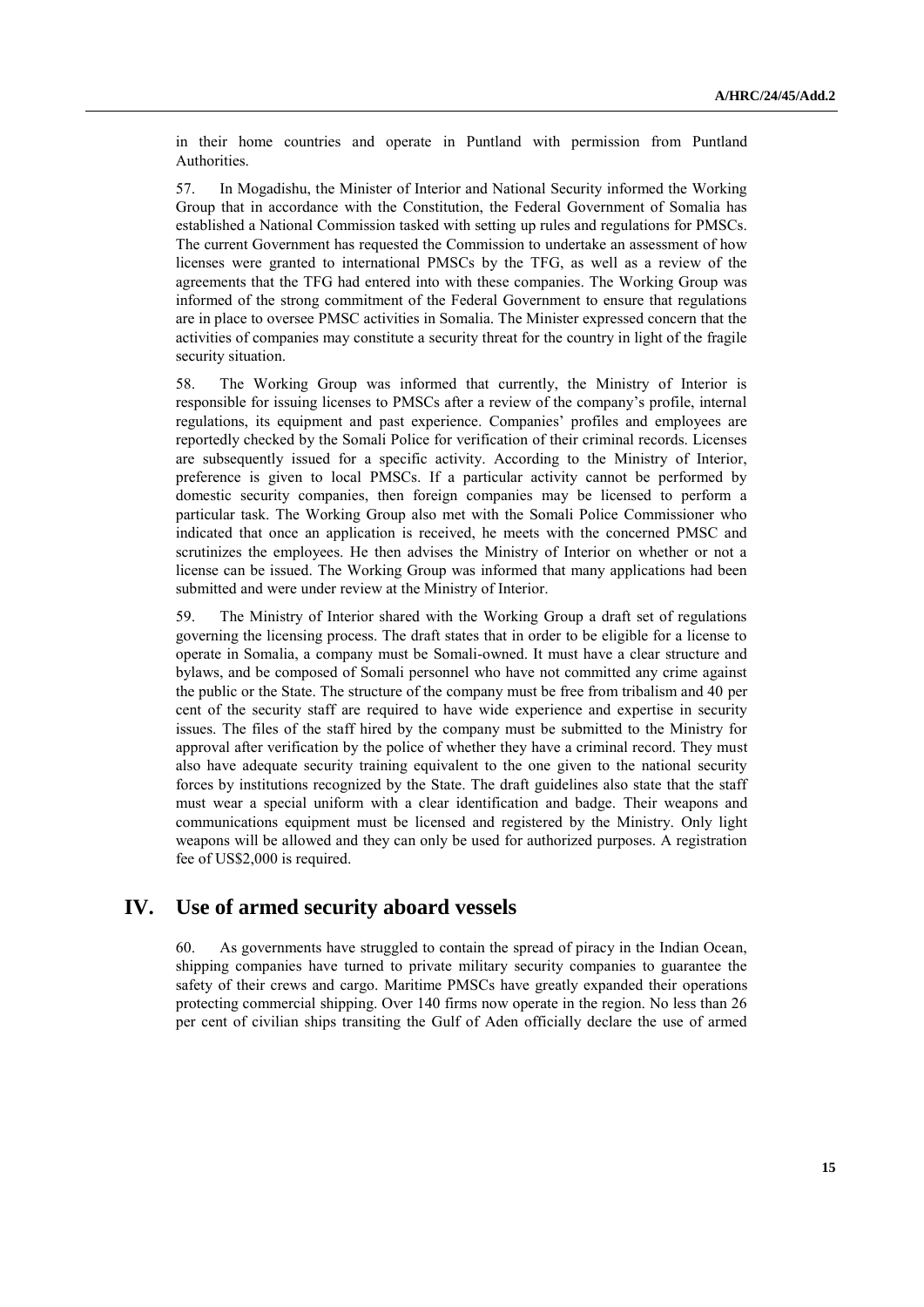PMSCs on board. Meanwhile, some governments are hiring out their own national militaries as security guards on board ships.<sup>38</sup>

61. Financial considerations play an important role in the use of private security companies.<sup>39</sup> Many insurance companies require shipowners to pay exorbitant surcharges on premiums if their vessels pass through pirate territory, or they refuse to insure the ships unless they have armed security personnel on board. Given the vast expanses of ocean involved, not to mention fiscal constraints, national navies are not well positioned to provide effective protection against pirates. But the use of armed guards aboard vessels raises difficult human rights issues as well, not least among which are the need to ensure that those performing these tasks are properly vetted and trained, clarity about the rules for the use of armed force and the reporting of incidents at sea, and how to achieve accountability in the event of human rights violations. Concerns have been expressed that deliberate and accidental violence could escalate as a result of allowing armed guards on ships and some have argued that the use of armed operatives could encourage pirates to use more violence when hijacking a ship.<sup>40</sup> The recent high-profile incident in which Italian marines allegedly shot and killed Indian fishermen in the belief that they were pirates illustrates some of the issues raised by the use of armed security (whether provided by PMSCs or governments) aboard ships.

62. In the absence of clear and specific rules, the International Maritime Organization (IMO) has taken the lead in developing guidance. IMO's Interim guidance to private maritime security companies providing privately contracted armed security personnel on board ships in the high risk area (MSC.1/Circ.1443), issued May 2012, calls on PMSCs to have verifiable, written internal policies and procedures for determining the suitability of persons to be deployed as such personnel (PCASP), including checking their criminal records and employment history. Further to the guidance, PMSCs should ensure that personnel working for them have a complete understanding of, and fully comply with, the applicable laws governing the use of force. In particular, they should take all reasonable steps to avoid the use of force and, if force is used, it should be used as part of a graduated response plan, and not exceed what is strictly necessary and reasonable in the circumstances. Care should be taken to minimize damage and injury and to respect and preserve human life; and PMSC personnel should only use firearms against persons in selfdefence or in defence of others.

63. IMO's Revised interim guidance to shipowners, ship operators and shipmasters on the use of privately contracted armed security personnel on board ships in the high risk area (MSC.1/Circ.1405/Rev.2), dated May 2012, requires the shipmaster to maintain a log of every circumstance in which firearms are discharged, whether accidental or deliberate. Such actions should be fully documented in sufficient detail in order to produce a formal written report of the incident, for the shipowner/operator to forward to the flag State. The guidance indicates that a formal written report should include the time and location of the incident; details of events leading up to the incident; and written statements by all witnesses and those involved from the ship's crew and security team in the incident; the identity and details of personnel involved in the incident; details of the incident; injuries and/or material damage sustained during the incident; and lessons learned from the incident and, where applicable, recommended procedures to prevent the recurrence of the incident. In the event that an armed guard uses force, his or her team leader should be advised to photograph (if appropriate), log, report and collate contemporaneous written statements from PCASP present at the incident in anticipation of legal proceedings. In addition to incident reporting,

<sup>39</sup> Ibid.

<sup>&</sup>lt;sup>38</sup> James Brown, "Pirates and Privateers", (see footnote 10).

<sup>40</sup> House of Commons, *Piracy off the coast of Somalia*, (see footnote 11), p. 23, para. 28.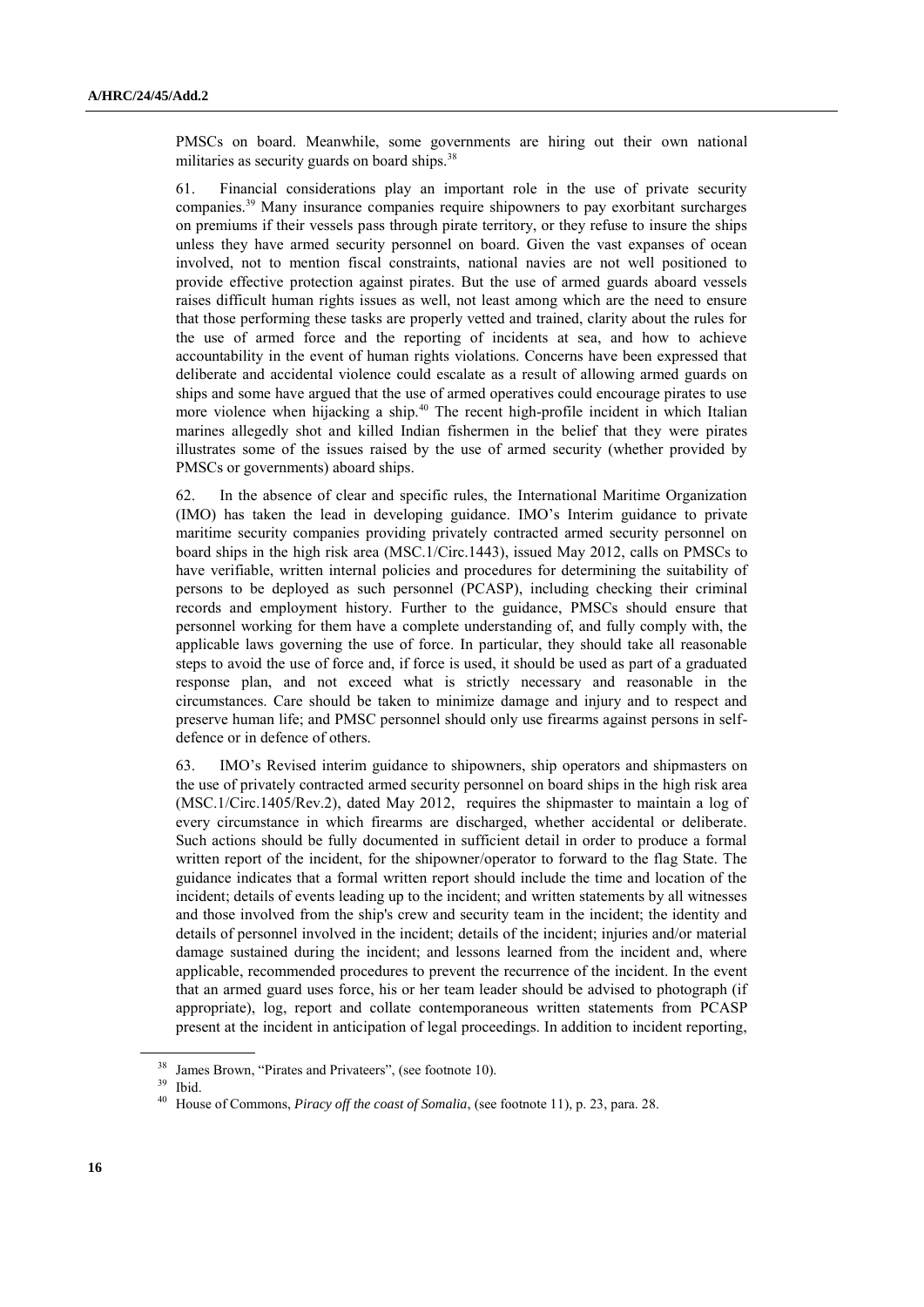the guidance suggests that following a tour of duty, the PCASP team should submit a full report to the shipowner/ship operator via their employers, if required, giving full details of the deployment, operational matters, any training and/or ship hardening conducted, and offering advice as to any further enhancements to security that may be considered.

64. In search of operational guidance, 238 maritime PMSCs have signed the International Code of Conduct for private security service providers $41$  even though the Code does not include specific rules for this context.

65. The Working Group is of the view that the maritime security industry requires a binding regulatory regime that is consistent with the rules for PMSC activities on land, but takes into account the specific context in which these companies operate.

# **V. Human rights impact**

66. There are a number of ways in which the human rights impact of the activities of PMSCs operating in Somalia can be measured. To begin with, the activities of PMSCs could be regarded as broadly deleterious to the security situation in the country. The activities of Saracen vis-à-vis the PMPF discussed in detail above are an example of such activity, both in terms of being outside the approved Somali security structure and with regard to the human rights violations that have been reported.

67. Several stakeholders expressed concern that the improving security situation in Somalia could lead to an influx of international PMSCs, particularly if the Security Council arms embargo on Somalia (which acts as a deterrent) were lifted. Concerns were expressed that much-needed reforms of Government security forces would receive less attention and resources because the security of international actors would be assured through the use of private guards.

68. The Working Group notes the ongoing efforts of the Federal Government of Somalia to regulate the activities of PMSCs operating in Somalia. At the moment, however, the regulatory structure is minimal and requires significant improvements.

69. With regard to maritime security companies, the Working Group was provided with information about circumstances suggestive of unreported human rights violations, including instances where skiffs had been found drifting at sea carrying dead bodies, with their engines showing traces of gun shots. In other instances, the bodies found had been shot and left at sea. It was pointed out that the combination of cost incurred when ships are required to bring imprisoned pirates to shore and the lack of binding and enforceable reporting obligations for PMSCs may incentivize armed guards to kill rather than capture. While the IMO guidance discussed above suggests stringent reporting requirements, these may not be implemented which leaves a potentially large accountability gap.

# **VI. Conclusions and recommendations**

70. **As Somalia rebuilds its security institutions after more than two decades of internal conflict, PMSCs often fulfil a demand for protection from a wide variety of clients, including multinational companies, governmental and non-governmental** 

<sup>&</sup>lt;sup>41</sup> See Global Policy Forum, "The challenges of Maritime Private Security Oversight" (December 2012), available from http://www.globalpolicy.org/pmscs/52135-the-challenges-of-maritime-privatesecurity-oversight.html.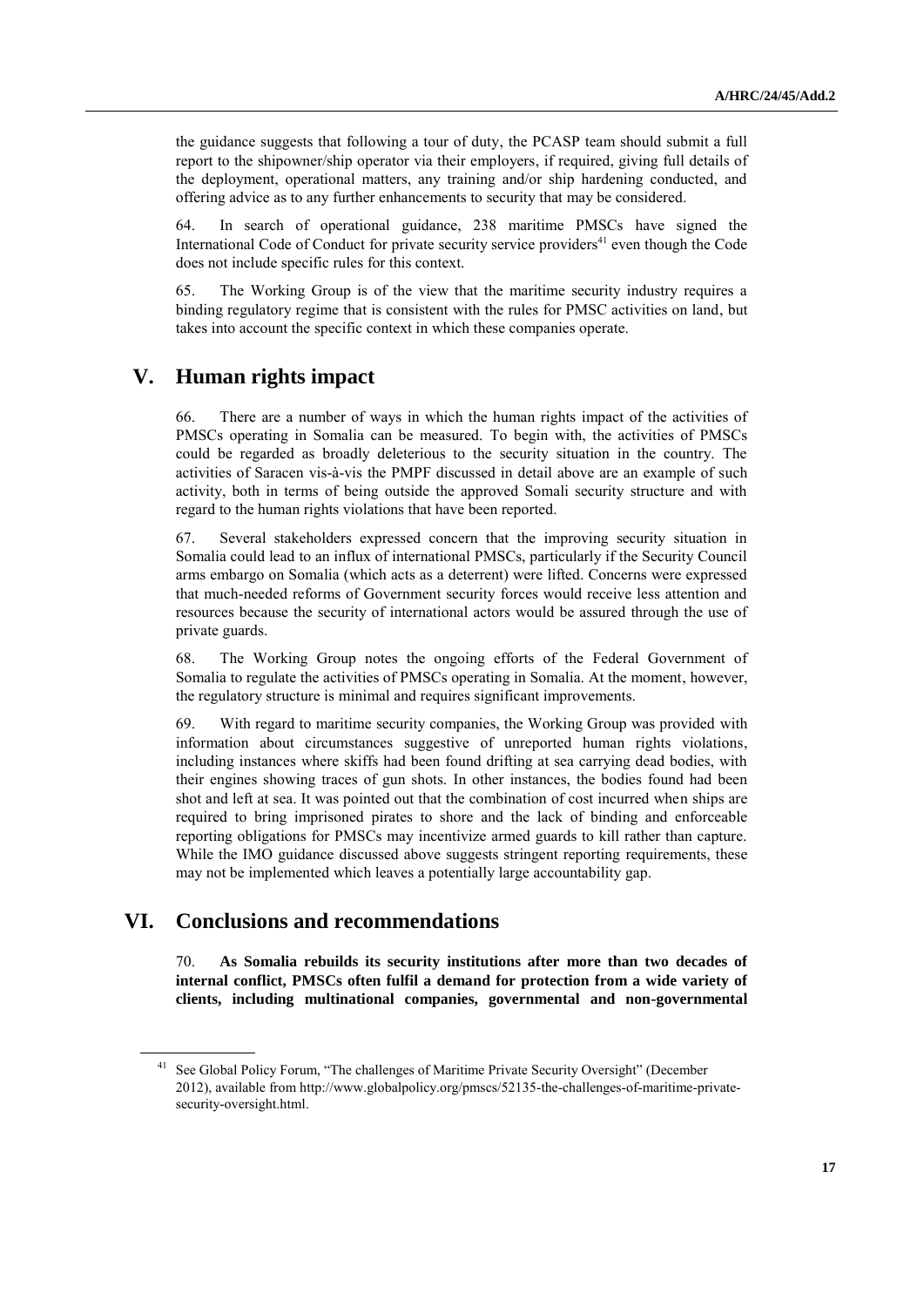**organizations. The majority of these actors told the Working Group that they would not be able to operate in Somalia without the assistance of PMSCs.**

71. **One of the principal human rights concerns articulated to the Working Group was that as rebuilding efforts in Somalia get underway, there will be an influx of foreign PMSCs without sufficient regulation and control by the Government. This result would be hastened if the Security Council lifts the arms embargo that has thus far made it difficult for international PMSCs to operate in Somalia. This could increase instability in an already fragile security environment and, as PMSC employees interact with the civilian population, raise the sceptre of human rights violations of the type documented by the Working Group in Iraq and Afghanistan.**

72. **In this regard, the Working Group notes with approval the ongoing efforts of the Federal Government to set rules governing the registration and regulation of PMSCs in Somalia through the National Security Commission. In addition to adopting regulations, the Working Group recommends that the Government ensure that any licensing regime it establishes is not limited to one-time vetting, but includes ongoing monitoring, and that sufficient resources are allocated to allow the system to function. The National Security Commission should also ensure that there are mechanisms to ensure the accountability of PMSCs in the event of human rights violations. The Working Group would welcome the opportunity to provide the Federal Government of Somalia with information on other national licensing regimes to assist it in designing an effective system. The Working Group also recommends that the Somali Government provide for the collection and dissemination of information about the activities of PMSCs operating in the country. The Working Group urges the Federal Government to ensure that initiatives taken to develop legal regimes or establish institutions include the involvement and participation of regional administrations.**

73. **The Working Group further notes that the principal responsibility for the security of the Somali people lies with the Government and cautions that the outsourcing of security functions to private actors should not distract from the essential work of building the official Somali security sector.**

74. **With regard to companies providing military training, the Working Group notes that the particularly sensitive nature of these assignments underscores the need for strict regulation. These types of operations should be brought within the ambit of any regulatory scheme developed by the National Commission. At the very least, the contractual arrangements for such training should include strict vetting and training requirements (e.g. to maintain a certain distance from the front line or area of hostilities), as well as rules to ensure that trainers and mentors do not participate in kinetic operations.**

75. **As detailed by the Monitoring Group, the PMSC Saracen provided military training and equipment to the Puntland Maritime Police Force (PMPF) in violation of Security Council regulations. There are allegations of human rights abuses of trainees by Saracen, some of which have been substantiated by the Monitoring Group. While the bulk of Saracen's training activities appear to have been concluded, foreign contractors continue to support the PMPF in various capacities, without any clear accountability structure. Moreover, since the PMPF operates outside the legal framework for security forces, there is a risk – which has been borne out by several incidents reported to the Working Group – that it will be used for purposes other than its anti-piracy mission. The Working Group urges the authorities to integrate the force into the agreed Somali national security structure and ensure that it is used strictly for the purposes for which it is intended. Any PMSC employees providing**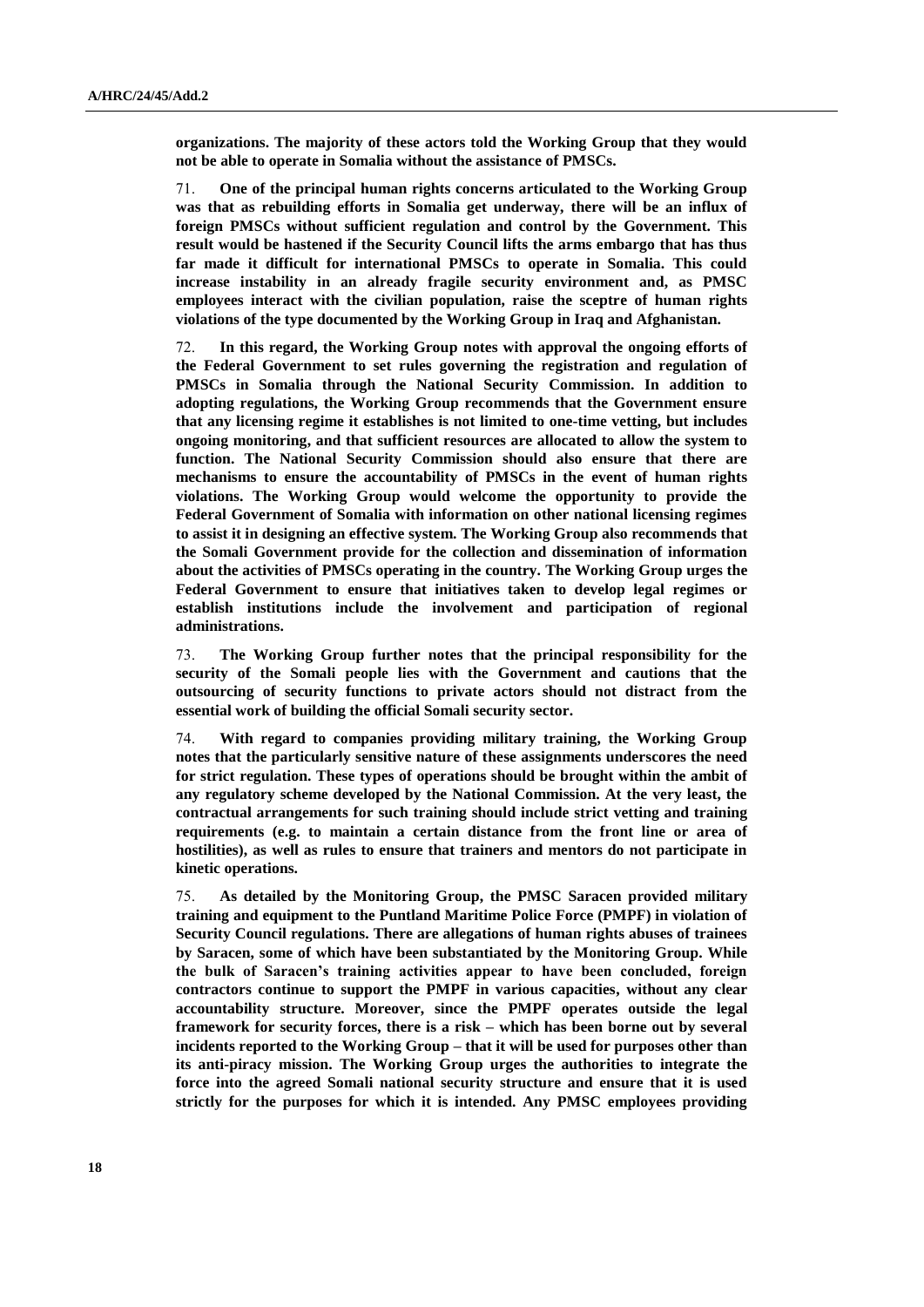**training to the PMPF should be subject to regulation and oversight by the appropriate authorities.**

76. **The Working Group welcomes the United Nations' efforts to ensure that private security providers have a clean human rights record and encourages all elements of the United Nations to take a proactive approach to this issue. The Working Group takes note of the Human Rights Due Diligence Policy (HRDDP) endorsed by the Secretary-General in July 2011 which constitutes a landmark measure to ensure that the United Nations lives up to its own normative standards by guaranteeing that its support to national and regional security forces is consistent with the organization's purposes and principles in the Charter and its obligations under international law to respect, promote and encourage respect for international humanitarian, human rights and refugee law. The Working Group recommends that the United Nations also consider applying the principles contained in the HRDDP when hiring private security contractors.**

77. **With regard to maritime security companies, the Working Group was provided with information about circumstances suggestive of unreported human rights violations. The Working Group is of the view that binding international regulations should be developed to regulate the use of armed guards on board ships.**

78. **In the light of the above observations, the Working Group recommends that the Federal Government of Somalia:**

**(a) Require PMSCs to obtain an operating license, valid for a limited and renewable period or for specific services, or individuals to register or obtain a license in order to carry out military or security services for PMSCs;**

**(b) Allocate adequate resources and trained personnel to handle authorizations properly and timely;**

**(c) Take into account, within available means, the past conduct of all PMSCs and their personnel, which includes ensuring that all PMSCs have no reliably attested record of involvement in serious crime (including organized crime, violent crime, sexual offences, violations of international humanitarian law, bribery and corruption);**

**(d) Obtain assurance that all PMSC personnel are sufficiently trained, both prior to any deployment and on an ongoing basis, to respect relevant national law, international humanitarian law and human rights law;**

**(e) Ensure that the contractual arrangements with PMSCs providing military training include strict vetting and training requirements, as well as rules to ensure that trainers and mentors do not participate in kinetic operations;**

**(f) Provide for the collection and dissemination of information about the activities of PMSCs operating in the country;**

**(g) Have in place appropriate rules on the use of force and firearms by PMSCs and their personnel, such as:** 

- **using force and firearms only when necessary in self-defence or defence of third persons,**
- **immediately reporting to and cooperation with competent authorities in the case of use of force and firearms;**